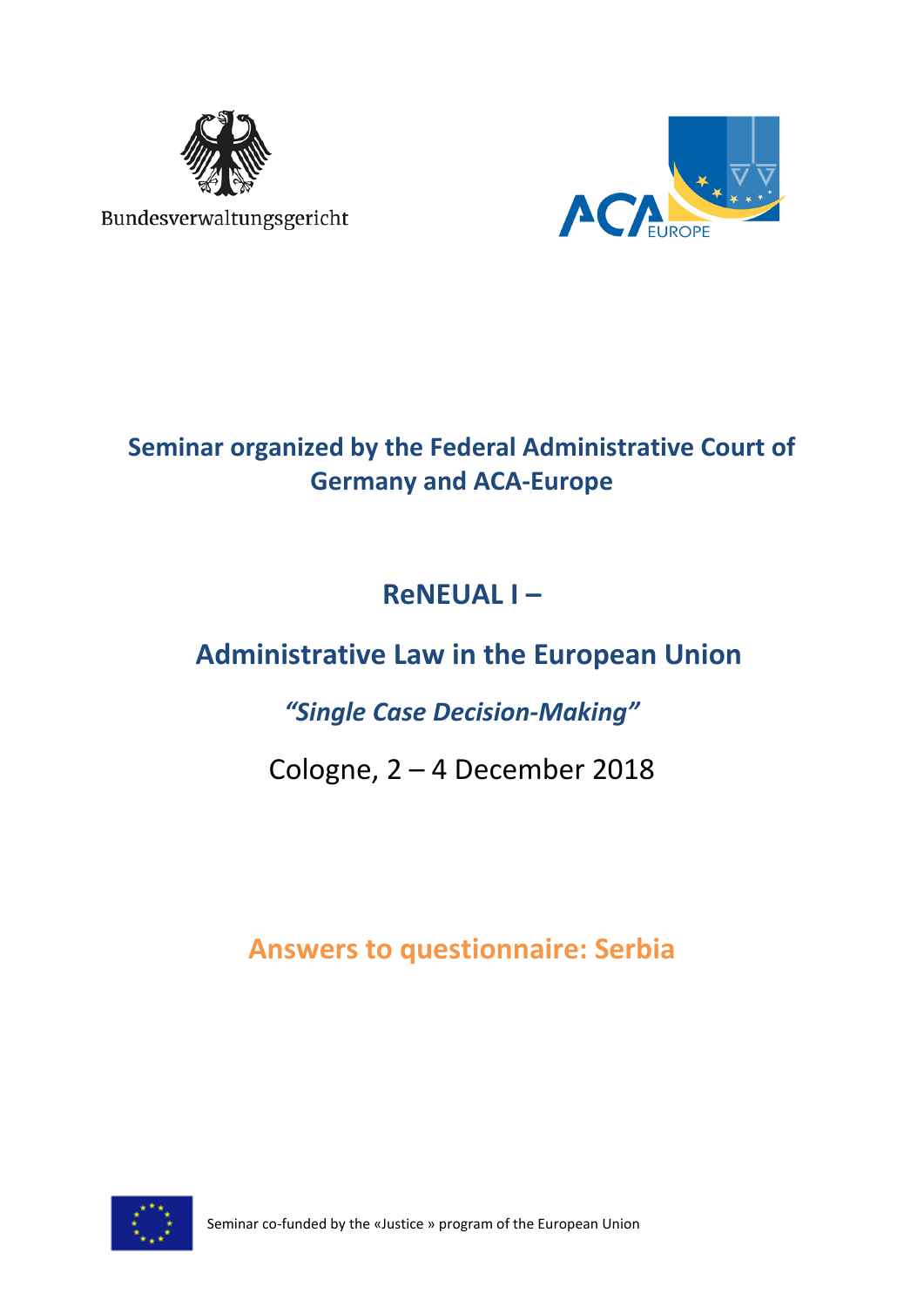## **SERBIA**

## **ACA-Seminar ReNEUAL I – Administrative Law in the European Union SingleCase Decision-Making**

2. - 4. December 2018 Verwaltungsgericht Köln (Administrative Court Cologne)

## **Questionnaire**

## **Introduction:**

National legal orders and European Union law are in many fields closely linked. Both underlie mutual influences. The jurisdiction of the European Court of Justice is not only relevant and binding as the interpretation and application of European Union law is concerned. Also, its jurisdiction partly affects the interpretation and application of national law. This phenomenon can be observed e.g. in the law of administrative procedure or of administrative court procedure.

On the other hand, European Union law is founded on the national jurisdictions of the member states. From an optimistic point of view it ought to be an essence of the best the national legal orders have to offer. In this line of thinking the European Court of Justice considers the national legal orders as source of inspiration in determining the general principles of European Union law which traditionally, i.e. before the Charter of Fundamental Rights came into force, were the sole source of fundamental rights within the jurisdiction of the European Court of Justice (cf. ECJ Case 4/73 (Nold), ECLI:EU:C:1974:51, p.507-508). Accordingly, the European Court of Justice has deducted many procedural rights in administrative procedure from the national legal orders.

It is in the interest of the member states that the relationship between European Union law and the national legal orders remains one of mutual interchange, better: a dialectic process. It would be contrary to the common European project, if it degenerated into a one-way-street. Recently, there have been two proposals which try to implement this process by developing a European administrative law. These proposals are not directed at modifying the national laws of administrative procedure. Their purpose is to establish for a first time a general codification of administrative procedurallaw binding for the institutions of the European Union, particularly the Commission.

The ReNEUAL draft is a project which has mostly been promoted by European scholars with expertise in European Union law, in various national legal orders as well as in comparative legal studies (http://www.reneual.eu/index.php/projects-and-publications/reneual-1-0). Yet, several legal practitioners, i.a. judges from several member states, have also contributed. The ReNEUAL draft is available in English, French, German, Italian, Polish, Romanian and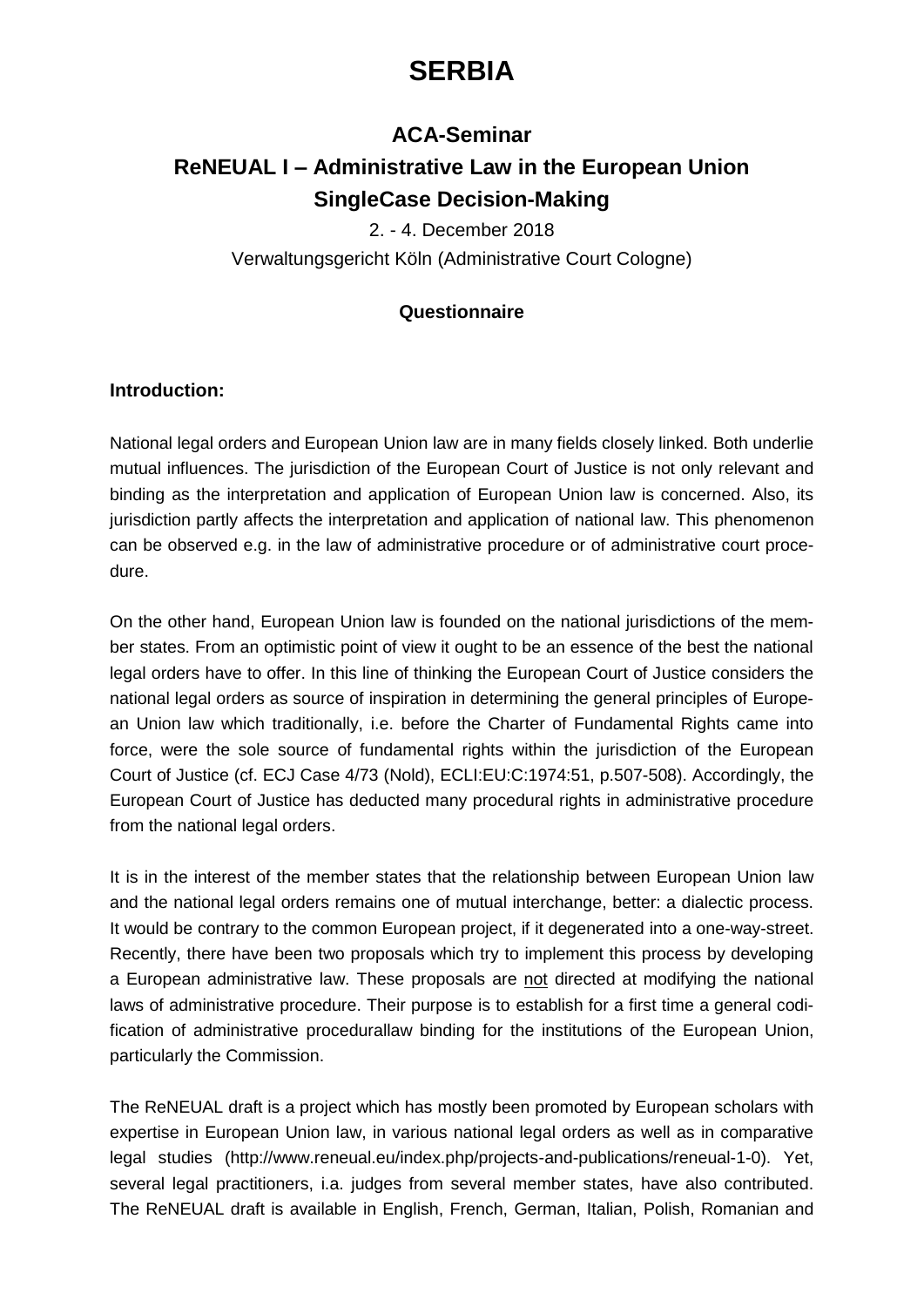$-2-$ 

#### *REPUBLIC OF SERBIA*

Spanish. For the purpose of this questionnaire, Book III (Single Case Decision-Making) is attached as a file in English. You will find links to other language versions on the ReNEUALwebsite: http://www.reneual.eu/index.php/projects-and-publications/.

The second draft is a resolution adopted by the European Parliament in 2016 on a proposal for a regulation for an open, efficient and independent European Union administration (EP-No. B8-0685/2016 / P8\_TA-PROV(2016)0279). It was inspired by the ReNEUAL draft. Although the Commission reacted rather sceptically in October 2016, the proposal is still on the agenda of the European Parliament. The proposal is also attached as a file;more language versions are accessible through the European Parliament's website: http://www.europarl.europa.eu/sides/getDoc.do?pubRef=-//EP//TEXT+TA+P8-TA-2016- 0279+0+DOC+XML+V0//EN#BKMD-8.

The seminar to be held in Cologne aims at further investigating into the national legal orders in order to assess their principles more profoundly and on a wider scale. The purpose is to achieve a better understanding of the specific approaches of the national legal orders, to discover similarities and/or differences in order to promote the dialectic process mentioned above and thus both contribute to a better understanding of the principles of the European legal order derived from the essence of the member states' legal orders and enable a mutual learning process as well between national legal orders among themselves as between the national legal orders and the European Union's legal order.

As the seminar cannot investigate the national administrative laws of the member states in their entireties the seminar has to limit its scope:first, to single case decision-making as the probably most typical form of action of the administration. Other forms of action, especially administrative rulemaking, pose another variety of questions which could makeit worthwhile dedicating another seminar to this topic. Second, the seminar focuses on two important areas of administrative procedure, which are covered by the first two parts of the following questionnaire. The first isdealing with the legal position of different categories of (potential) parties to administrative proceedings (I.), the secondwith the administrative determination of facts and discretionary powers (II.). The last part contains a small case study in which these areas of administrative procedural law play a decisive role (III.).This sequence is, of course, not meant to prejudice the order of answering.

The first part deals with the questionsof who is or can become a party to administrative proceedings before an administrative authority (not before an administrative court!) and of what rights and/or obligations might follow from being a partyto administrative proceedings. The second part centres on the question of how administrative authorities determine the facts on which to found their decisions. Although here, too, the main focus is on the proceedings before administrative authorities, this part also makes reference to proceedings before administrative courts. In this regard it deals with the administrative courts' review of administrative decisions having in mind that there might be different standards of review concerning the establishment of the facts and concerning the application of substantial law.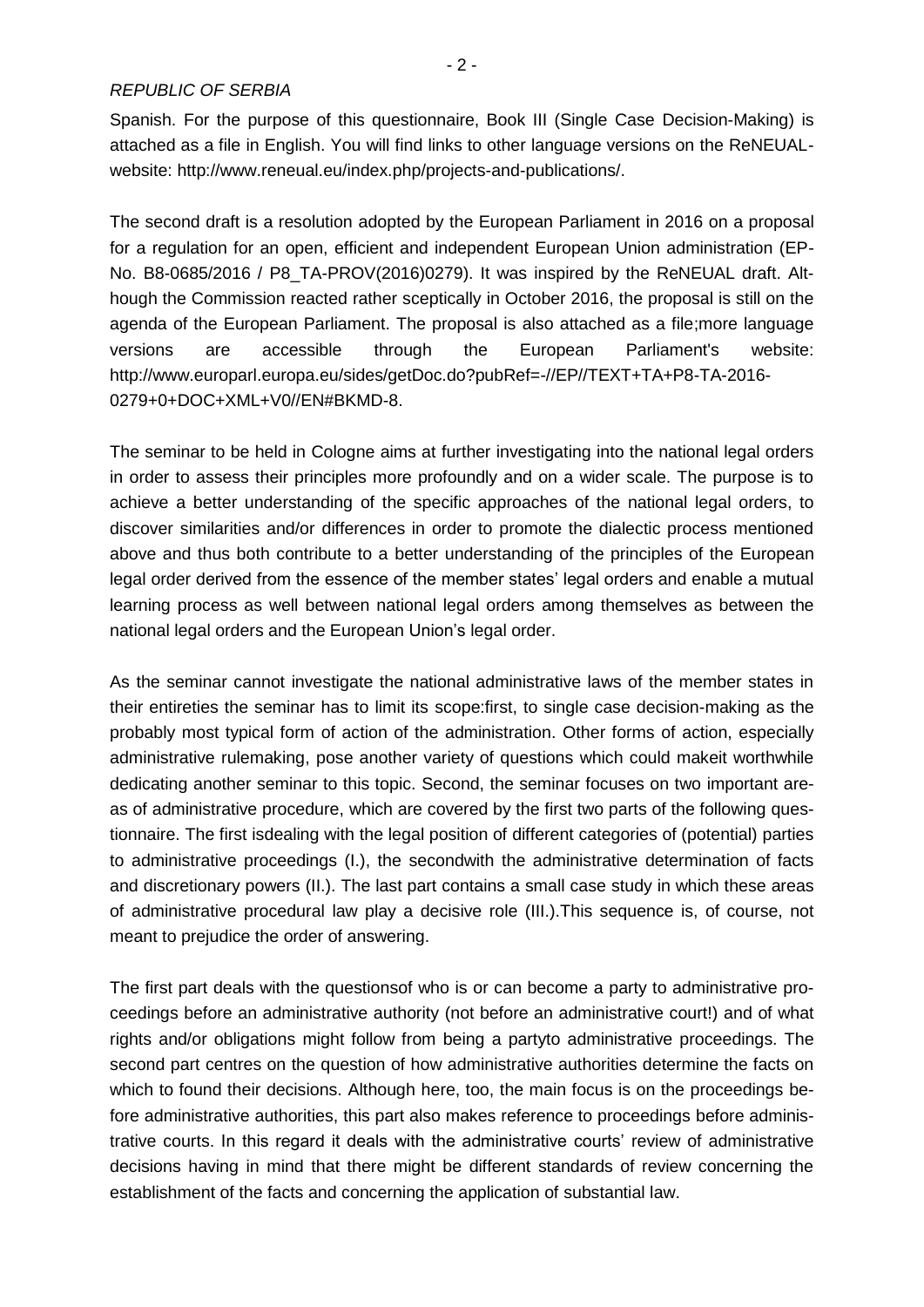Wherever you consider it appropriate, it would be helpful if you not only described your national legal order, but also compared your national legal order with the relevant provisions of the two drafts mentioned before. For this purpose the questionnaire makes reference to single provisions of these two drafts in order to facilitate the links.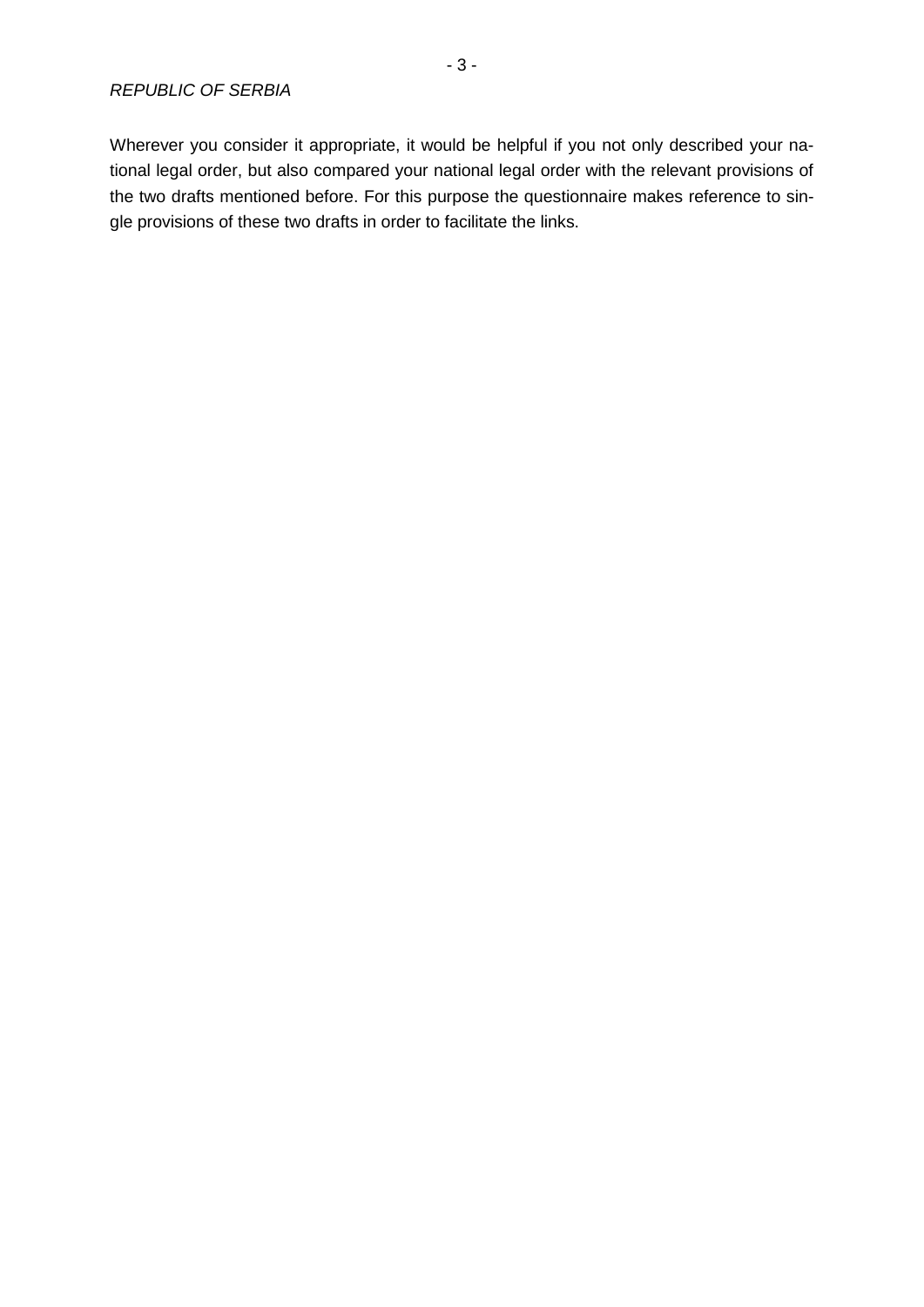## **I. Parties to Administrative Proceedings: Categories and Legal Positions**

1. a) Are the following categories of parties to administrative proceedings for single case decision-making recognized in your legal order:

**Answer**: **The Law on General Administrative Procedure of the Republic of Serbia (LGAP) defines the parties in the administrative procedure. According to the Article 44 of the on General Administrative Procedure: "А party to an administrative procedure shall be а natural person or legal entity whose administrative matter is the subject of an administrative procedure, as well as any other natural person or legal entity whose rights, obligations or legal interests may be affected by the outcome of the administrative procedure.(2) А party to an administrative procedure may also be the authority, organisation, settlement, group of persons and others who are not legal entities, under the conditions under which а natural person or а legal entity may be а party, or when thus specified by the law. (3) Representatives of collective interests and representatives of broader public interests, who have been organised in line with the regulations, may have the capacity of а party to an administrative procedure in case the outcome of the administrative procedure can affect the interests they represent."**

**However, the Law on Administrative Disputes (LAD) defines the parties to the adminstrative dispute (articles 10-13). The parties to the administrative dispute are the plaintiff, the accused party and the interested party. The plaintiff in an administrative dispute may be a physical, legal or other person, if it believes that an administrative enactment has violated one of its rights or legally based interests. A state authority, an authority of the autonomous province and a local self-government unit, an organization, a part of a company authorised to perform legal transactions, a settlement, a group of persons, and others who do not have the status of a legal entity, may initiate an administrative dispute if they may be holders of rights and obligations that were the subject of the administrative proceedings. If an administrative enactment has violated the law to the detriment of the public interest, an administrative dispute may be initiated by the competent public prosecutor. If the administrative enactment has violated the property rights and interests of the Republic of Serbia, the autonomous province or a local self-government unit, the administrative dispute may also be initiated by the competent public defender's office. In an administrative dispute, the accused party is the authority whose administrative enactment is being disputed, that is, the authority that has failed to pass an administrative enactment upon the request or on the appeal of a party. An interested party is the person to whom the annulment of the disputed administrative enactment would be directly detrimental.**

b) Are the categories of parties to administrative proceedings defined

**Answer**: **The parties are defined under the Law on General Administrative Procedure (LGAP) and the Law on Administrative Disputes (LAD).**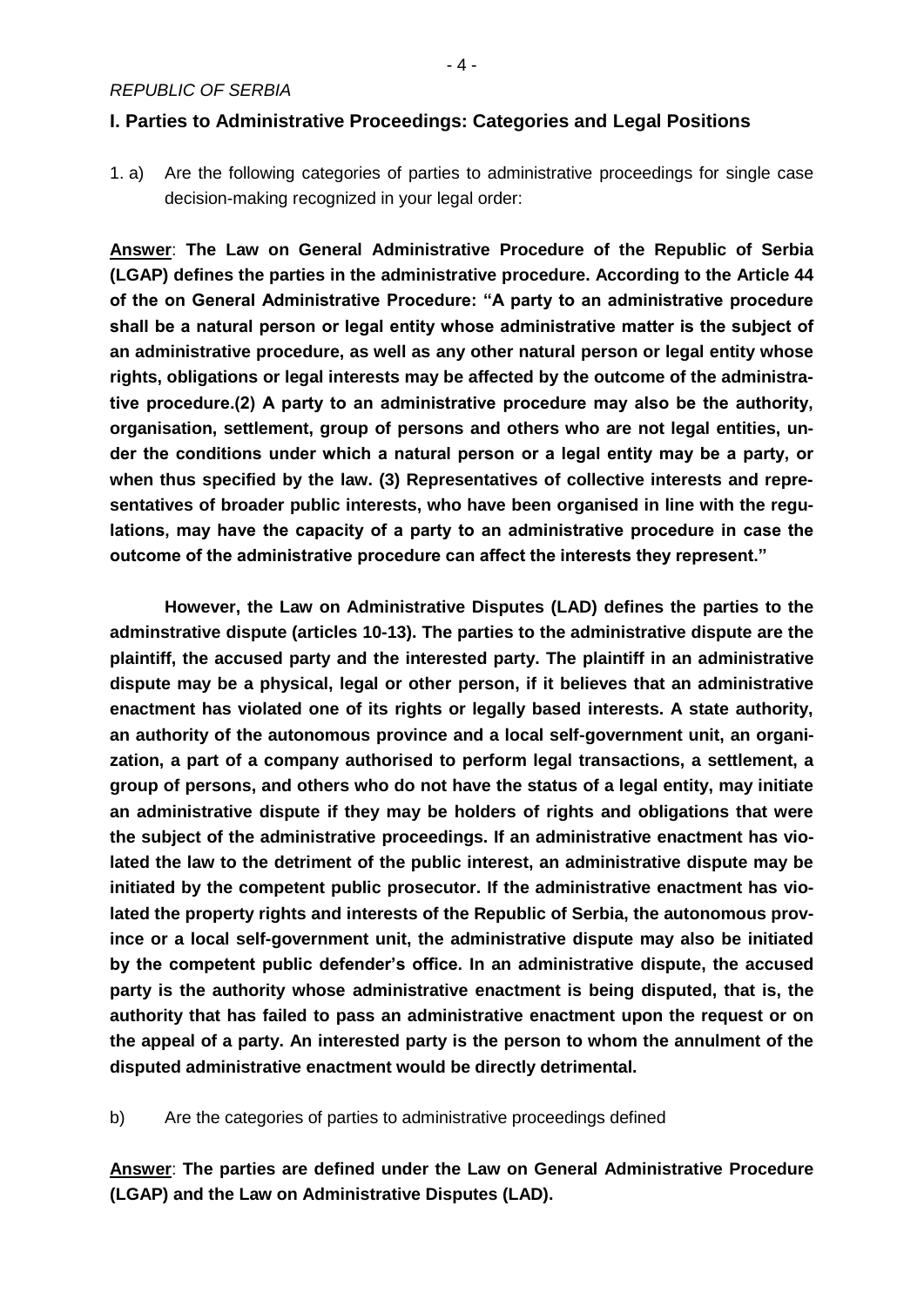- (cf. Art. 4 (f) EP-Res.; Art. III-2 (3) and (4), III-25 ReNEUAL)
- 2. a) Do (sectorial) piecesof legislation establish additional categories of parties to administrative proceedings or do such piecesof legislation modify the general categories? In this case, please give examples!

**Answer: According to the LGAP (this is a general determinant), the administrative procedure is initiated by a party's request or ex officio, but a special law can determine how the administrative procedure in each individual area can be initiated, so whether it is initiated by a request or ex officio, who can be the applicant, or according to which the procedure can be initiated ex officio.**

**There are two categories of parties. A direct (main) party is a person whose administrative matter is the subject of the proceeding (the reason why the proceeding is initiated). An indirect party (an adjacent party, an intervening party or an interested person) is a person whose legal situation touches (or even intertwines) with the subject of administrative proceeding, with the administrative matter of a direct party. According to the criterion of initiating of a procedure, a direct party may be the person whose request the procedure has begun (active party), because it gives rise to a procedure - by requiring certain right to be recognized or increased or to be abolished (or at least reduce) a certain obligation. A passive party is the person "against whom the proceedings are being conducted". It is a person whose rights and obligations are decided in a procedure initiated ex officio. According to the number and orientation of the interests of the parties in the procedure, there are unilateral and bilateral or multilateral administrative matters. Unilateral things imply that in the administrative procedure there is a person opposite to the authority as a party or two or more persons who jointly take part in the proceedings. Their interests, their positions, do not contradict each other. These faces, in contrast to the organs, represent a process community. Thus, in the expropriation of the building, there are several faces. Bipartite and multiparty administrative matters - contradictory administrative cases are those in which two or more legal entities are involved in the capacity of parties whose interests in the proceedings are opposed. For example, when more people compete in one procedure for obtaining the same right, for example, certain scholarships, subsidies or incentives.**

b) If such additional categories are established and/or such modifications are provided for, what is the rationale of such additions and/or modifications?

#### **Answer: Already answered.**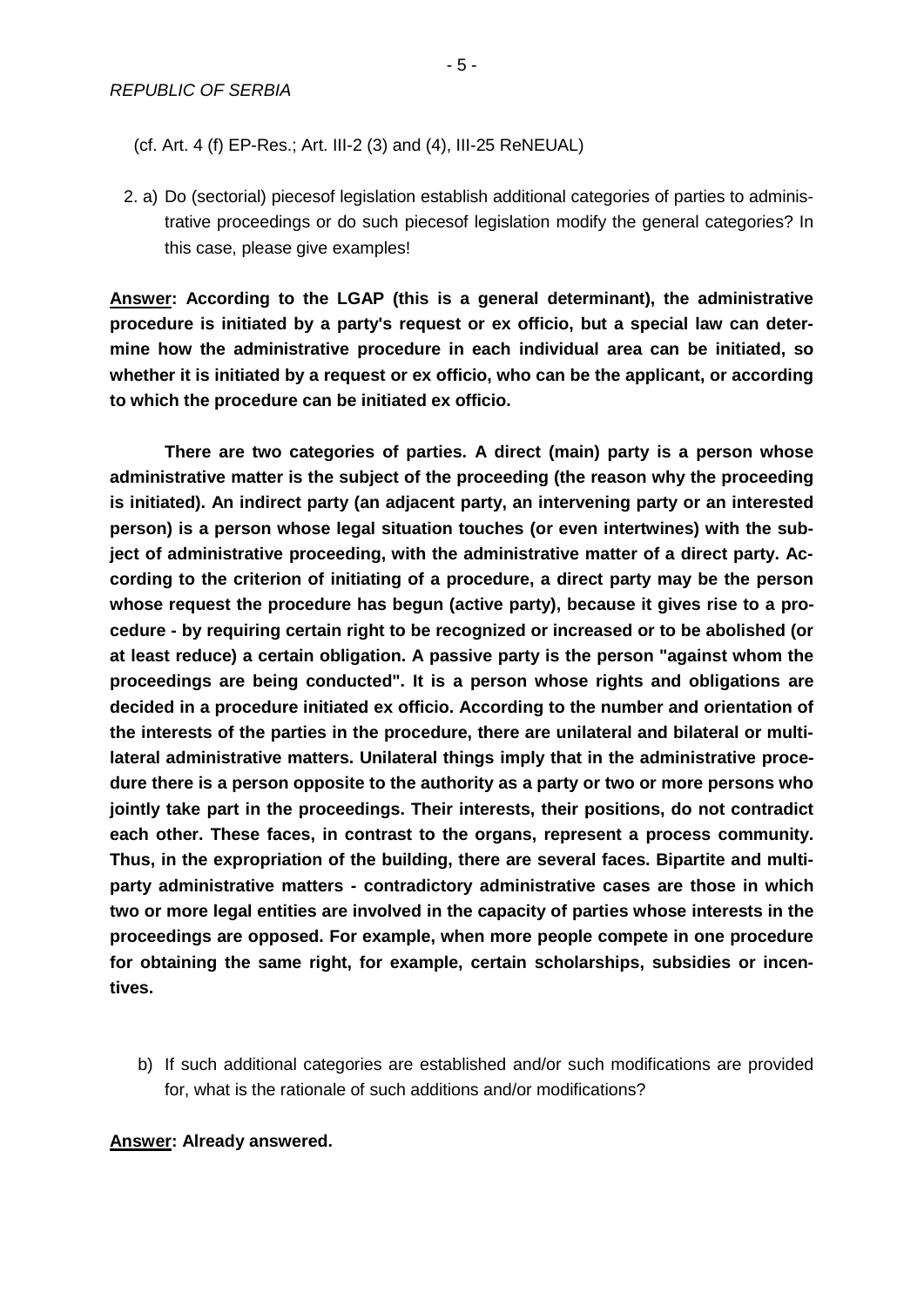- 3. As far as the parties are not parties by law (e.g. addressees or applicants), how can the different categories of (potential) parties actually become parties to administrative proceedings?
	- Is a request of the party required?
	- Is a decision of the administrative authority admitting the party required?
	- Is the administration obliged to qualify potential parties ex officio?

**Answer**: **Article 93 of the Law on General Administrative Procedure prescribes the possibility of filing a request for recognition of party's capacity. A person not participating in the procedure in the capacity of а party may file а request for the recognition of the party' s capacity, until conclusion of the second-instance procedure. Other parties are to be immediately introduced to the request in order to be able to submit observation.** 

**The person requesting to participate in the procedure is obliged to specify in its request precisely how this affects his right, obligation or legal interest. The decision on a request for recognition of party's capacity is decided by the authority. Other parties are informed about the related request. This determines the circle of the so-called "third parties" as potential parties to the proceedings (interested parties or by-passing parties), both because of the timely protection of their interests, especially for the purpose of equality with the main party (instead of repeating the procedure if the "other" / "third" subsequently " phenomena "or the public, i.e. the body finds out their relationship with the subject matter of the proceedings, at its regular termination), as well as for the establishment of objective legality and legal certainty.**

4.a) Are administrative authorities obliged to identify third parties entitled to participate or potentially interested in administrative proceedings?

## **Answer**: **They are, if there is a possibility of identification and there is an obligation to include them in the procedure.**

b) Is the administrative authority obliged to announce the beginning of administrative proceedings to (potential) third parties to enable their participation?

**Answer**: **If administrative body identifies existence of third parties as party in administrative proceeding, it is obliged to enable them to participate in the proceeding. The principle of the right of the party to submit observation is defined as one of the general principles of administrative proceeding which refers to the following: the party may be provided with an opportunity to submit observation on the facts relevant for deciding in an administrative matter. Without prior observation to be submitted by the party, а decision can only be made if allowed by the law (Article 11. of the LGAP).**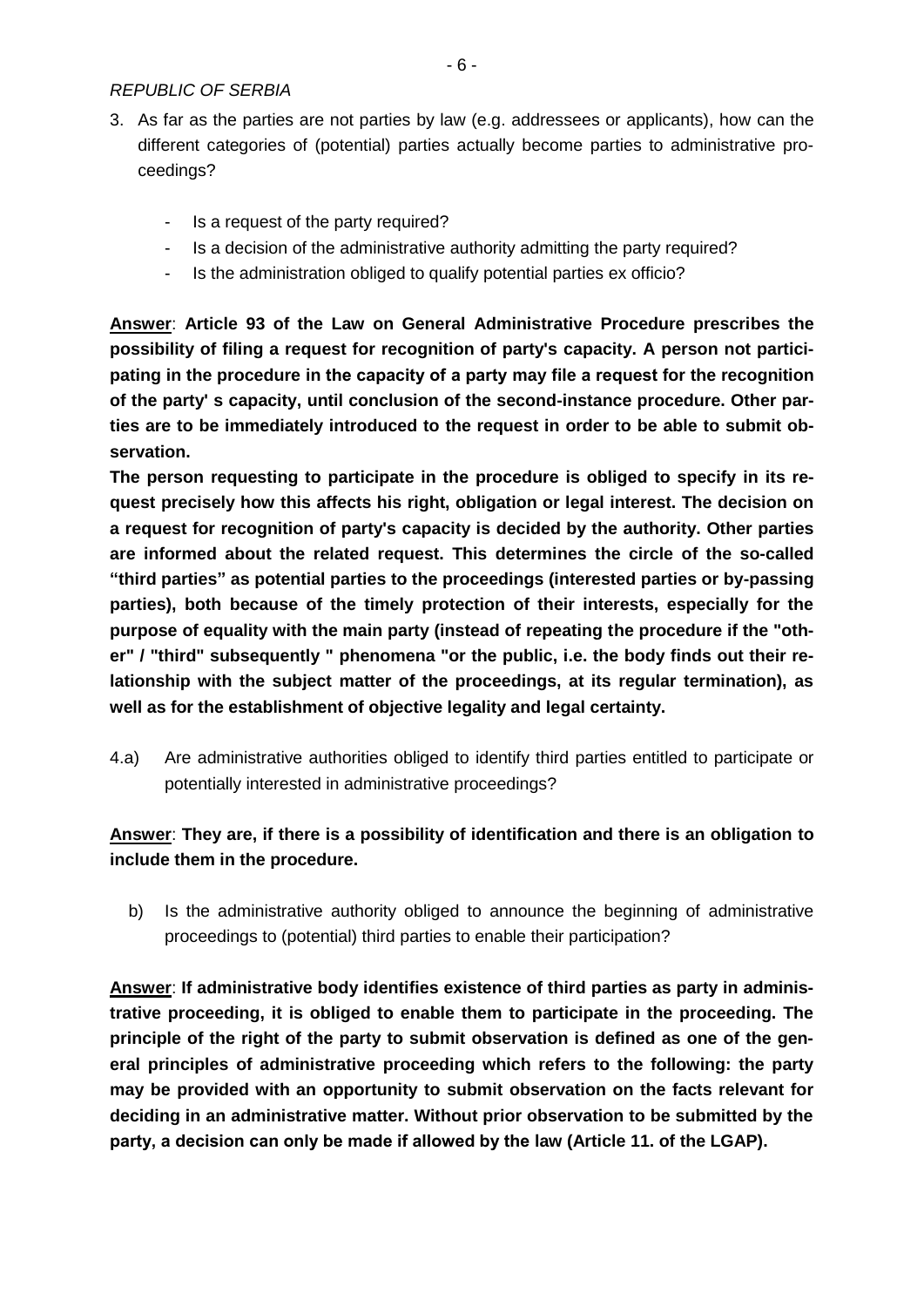c) Are there any consequences, if the (potential) party does not make use of its right to participate in the administrative proceedings? Does your legal order provide for a foreclosure of the exercise of the party's rights (preclusion regulation), particularly with regard to later court proceedings (ability to challenge the final decision, legal standing in this regard)?

**Answer**: **If party which is notified on initiation of the proceeding do not exercise its right to participate in the proceeding, it bears the consequences of such decision and administrative body can render a decision without the participation of this party on condition that is previously regularly notified on initiation of the procedure, on all action made under the proceeding etc. In our legal order there is no possibility to disable exercise of rights of the party in proceeding. If party is not granted a status of party in the administrative proceeding, it is a reason for filing an appeal and reason for filing a lawsuit in administrative dispute.**

**However, the authority may directly decide in an administrative matter: 1) in case the findings of fact has been determined based on the facts and evidence presented by the party in the request or based on the generally known facts or facts known to the authority; 2) if findings of fact can be determined based on the data from official records and the party does not have to make а statement for the purpose of protection of its rights and legal interests; 3) if an oral decision is adopted, and the facts on which it is based are made probable (Article 116, paragraphs (5) and (6) of the LGAP); 4) if specified by а special law.**

5. If individuals / organisations / other public authorities are not admitted as parties to administrative proceedings by the competent authority on their request, what are the legal consequences?

#### **Answer**: **Already answered.**

a) Are they entitled to direct court actions against the administrative decision to not admit them as parties to the administrative proceedings?Are (only) original parties (parties by law) to the administrative proceedings entitled to do so?

**Answer**: **Partially answered in the previous question. The right to an administrative dispute shall be made by each party from the administrative procedure but under the conditions prescribed by law.**

b) In contrast, do theparties not admitted to the administrative proceedings have to wait for and then challenge the final administrative decision claiming a procedural defect in not admitting them?

**Answer**: **The арреаl on the decision rejecting the request to recognize the party's capacity shall be filed within 15 days from the date of notifying the party of the decision,**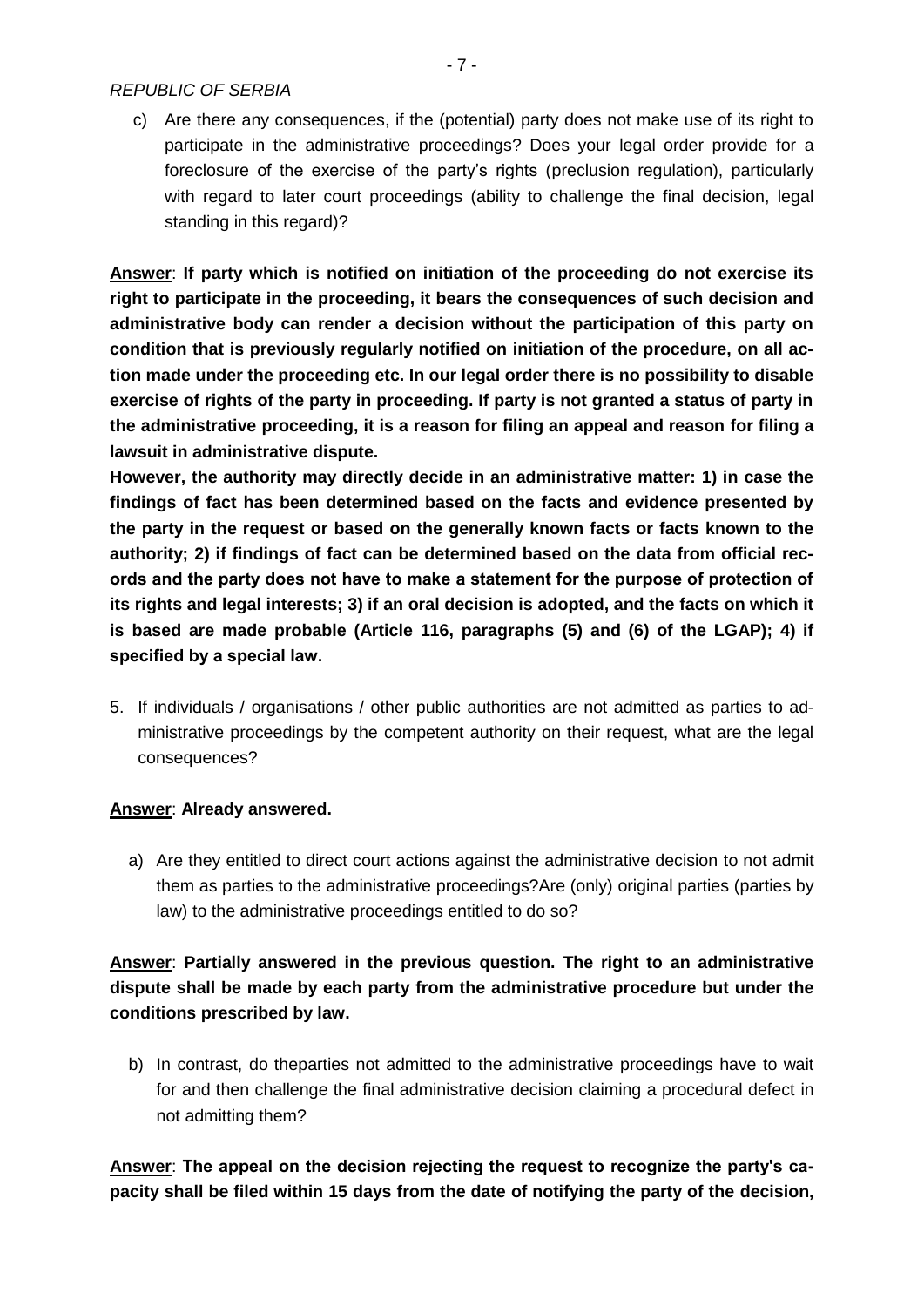**unless otherwise prescribed by the Iaw. Against the first instance decision can appeal to any person whose rights, obligations or legal interests can influence the outcome of the administrative procedure, in the time within which the appeal may be filed by a party.**

c) Can the competent authority remedy any omission to admit a party?

## **Answer: It can, until the end of the first instance proceedings and in the second instance proceedings.**

6.a) Do all categories of parties to administrative proceedings enjoy the same procedural rights:

## **Answer**: **Yes, all categories of parties to administrative proceedings enjoy the same procedural rights.**

b) Or do different categories of parties to the administrative proceedings have different rights? If so, please provide information about the most important differences!

**Answer**: **Article 44. of the LGAP defines the parties in the administrative proceedings, so in our legal order witnesses, experts, interpreters are participants in the proceedings and they do not have the status of a party in the proceedings.**

(cf. Art. 9, 11, 14, 15 EP-Res.; Art. III-15, III-23, III-24 ReNEUAL)

7. Is there a political or academic discussion concerning any kind of reform with regard to the participation rights of third parties to administrative proceedings in your country? Are there recent legislative proposals concerning the participation rights of third parties to administrative proceedings?

## **Answer**: /

8. What is the most important and most recent case law of your court relating to the status of third parties to administrative proceedings and their procedural rights therein? Please identify up to three cases and provide some information about the content and relevance of the judgements!

## **Answer**: /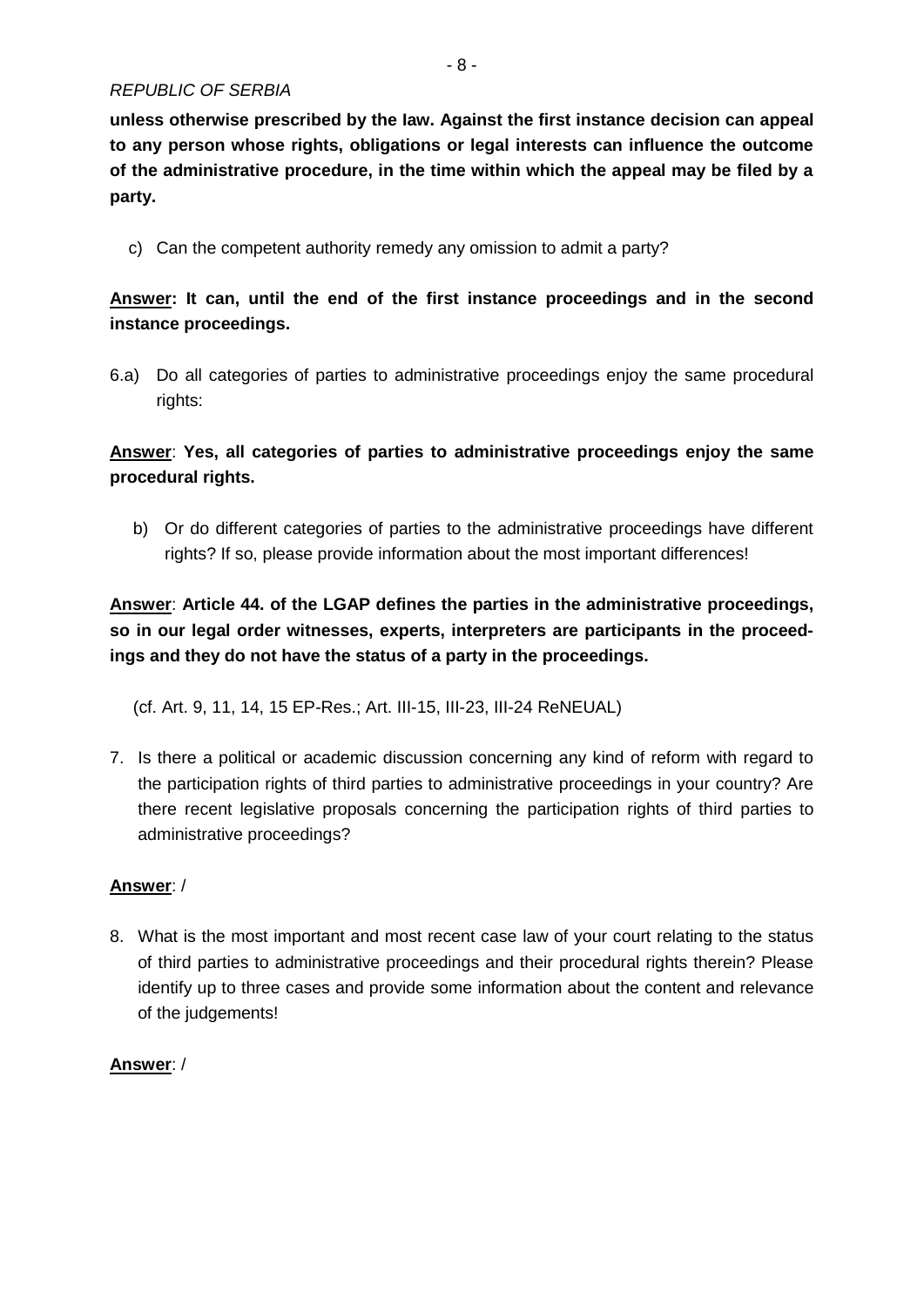#### **II. Determination of Facts and Discretionary Powers**

1. a) **In administrative proceedings**, do administrative authorities have a general duty to carefully and impartially investigate the facts of the case ex officio in your jurisdiction (principle of investigation)?

**Answer**: **The Law on General Administrative Procedure establishes the principle of truth and free admission of evidence (Article 10), by which the authority is obliged to regularly, truthfully and completely determine all the facts and circumstances significant for lawful and proper action in an administrative matter. The authorised officer shall at his/her own discretion determine which facts are to be admitted as evidence on the basis of а conscientious and careful assessment of each рiесе of evidence individually and the body of evidence as а whole, as well as on the basis of the outcome of the entire procedure. The investigation procedure (Article 106) shall be conducted if, in the procedure of direct decision-making, the facts conducive for deciding in an administrative matter cannot be established or if the parties need to be provided the opportunity to make а statement for the purpose of protection of their rights and legal interests the party shall be entitled to make а statement on the facts which have been presented, as well as on proposed evidence, to take part in the taking of evidence, pose questions to other parties, witnesses and expert witnesses, present the facts conducive for deciding in an administrative matter, propose evidence, present legal assertions and to challenge the allegations contrary to its own. The authority shall be obliged to decide on all requests and proposal of the party. The procedure cannot be terminated as long as the party is not offered the opportunity to make a statement on the facts conductive for deciding in the administrative matter (Article 11 of this Law).**

b) Are, in contrast, the parties to administrative proceedings generally obliged to present facts or evidence of their own accord (principle of party presentation)?

**Answer: Proving in the administrative procedure is the sum of all activities in order to determine the complete and accurate factual state as the basis for the decision. The rule is that an authorised officer only assesses which facts will be taken as proven, based on a conscientious and careful assessment of each evidence, in particular in relation to other evidence, as well as on the outcome of the entire procedure. Evidence is the evidence base - the fact, or fact by which it is based on the existence or absence of that fact that is established. Facts of importance for dealing with an administrative matter (decisive facts) are established by evidence. Evidence begins when the authority finds out which facts are and which are controversial. There is no well-known fact. The facts the existence of which is assumed by law shall also not be proven. Proving that they are non-existent shall be permitted, unless otherwise prescribed by the law. (Article 116 of the LGAP, paragraphs 1-4). An administrative matter can be decided upon based on the facts which have not been fully established or which are indirectly**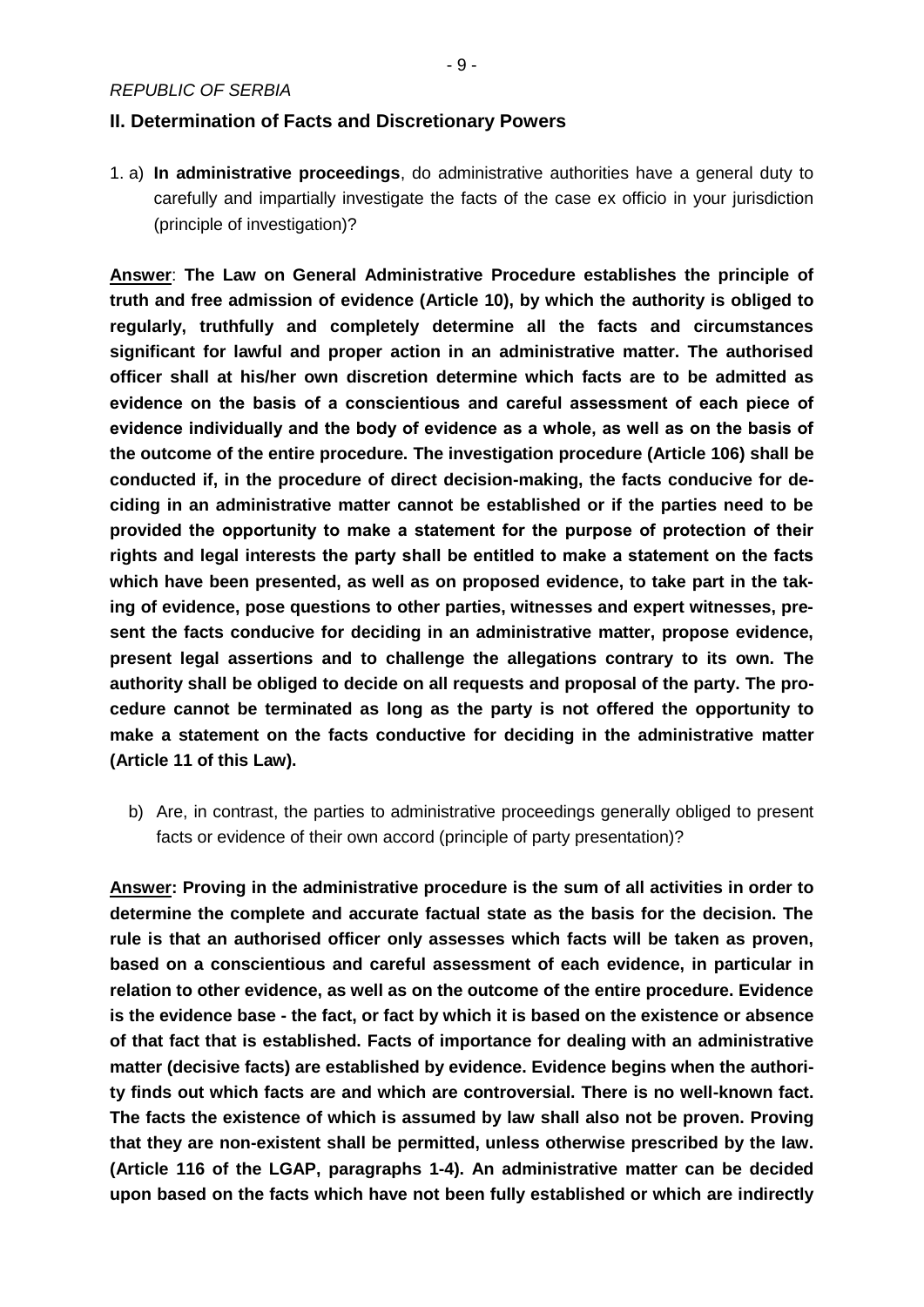**established by means of evidence (facts which have been made probable), if thus specified by law. The provisions of this Law relating to the presentation of evidence shall not apply to the presentation of evidence making the facts probable. (Article 116 of the LGAP, paragraphs 5 and 6) The scope of foreign right, from the point of view of the administrative procedure, is a fact and is proved by evidence. The authority conducting the procedure may, ex- officio or upon the proposal of а party, decide to have the probative procedure be conducted before the requested authority if the presentation of evidence before the authority conducting the procedure is not feasible or in relation to disproportionate costs and immense loss of time.**

**Providing evidence means establishing a fact for the solution of an administrative matter before it is regularly detected in the proceedings. In case of reasonable fear that it will not be possible to present certain evidence later or that presentation thereof will later be made difficult, evidence may be presented during the course of the procedure or prior to institution of the procedure (preservation of evidence). Preservation of evidence shall be possible upon completion or finality of а decision. (Article 135 of the LGAP, paragraphs 1 and 2) Preservation of evidence shall be ех-officio or at the proposal of the party or person having legal interest. The proposal for the preservation of evidence, apart from other, shall contain the facts being proved, evidence which need to be presented and reasons due to which the preservation thereof is sought. The proposal for the preservation of evidence shall be submitted to the opposing party to submit observation thereof. In case of threat of delay, the proposal shall be decided on without prior statement of' the opposing party. (Article 135 of the LGAP, paragraphs 3-6) The authority conducting the procedure shall decide upon the proposal for the preservation of evidence, by means of а decision. When the preservation of evidence is proposed prior to institution of the procedure or upon completion or finality of the decision, the authority on whose territory the object to be examined is located or on whose territory the person to be heard resides shall decide on the proposal. Evidence shall be presented before the authority deciding on the proposal for the preservation of evidence.**

c) Do the rules for determining the facts distinguish between administrative proceedings initiated ex officio or by application?

**Answer**: **The rules for determining the facts are the same whether the administrative proceeding is initiated ex-officio or by application.**

d) Do the rules for determining the facts distinguish between facts which are favourable to the individual and others which are unfavourable to him?

#### **Answer**: **No.**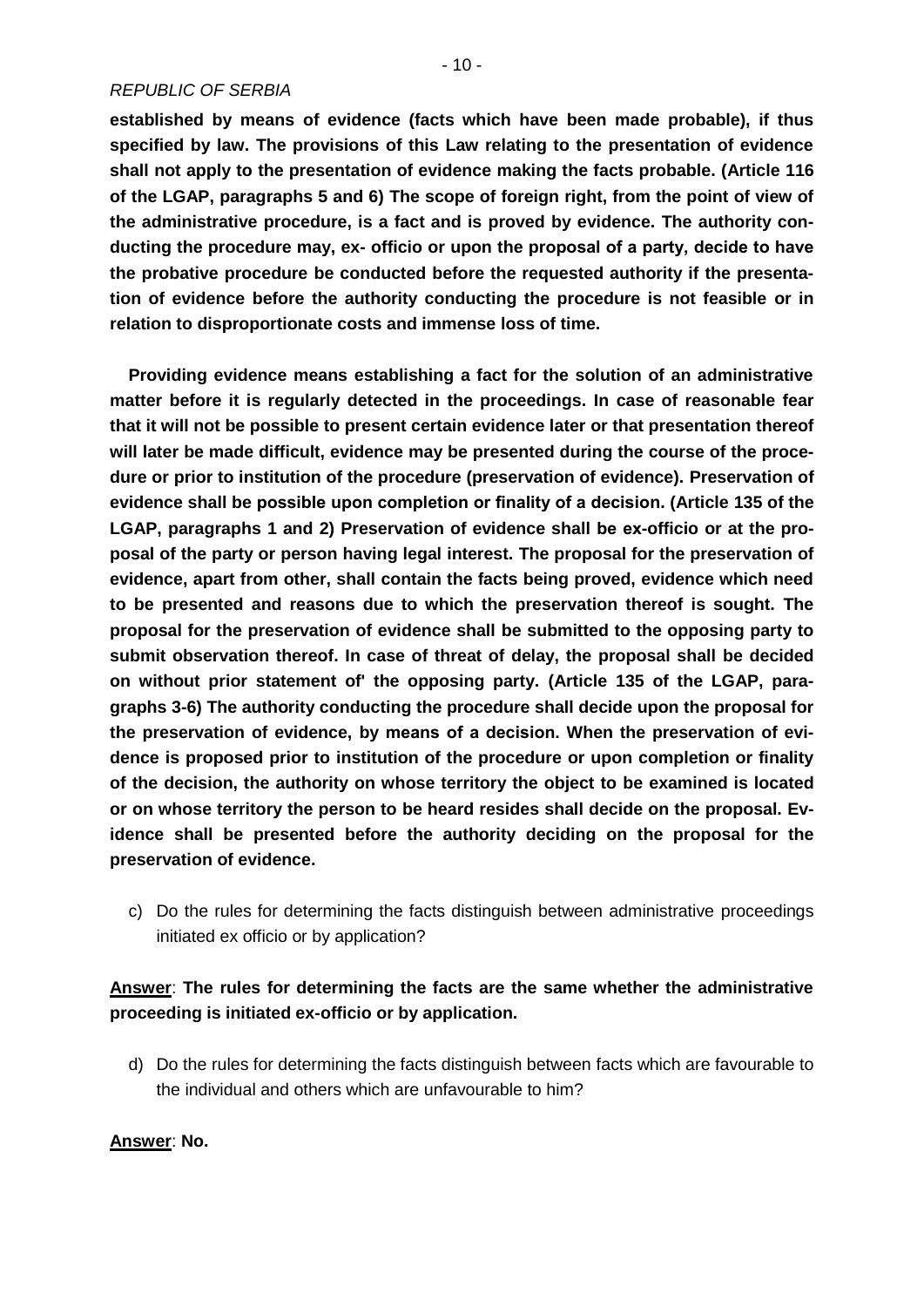e) Do different models of fact finding in administrative proceedings exist in your country with regard to different subject matters (e.g. ex officio administrative orders prohibiting or requiring specified actions of individuals, licensing of private projects on application, administrative sanctions, specific sectors of administrative law,…)?

**Answer**: **There are no different models**. **With regard what is not to be proven, according to the article 116 para. 3, 4, 5 of the LGAP generally known facts shall not be proven, the facts the existence of which is assumed by law shall also not be proven. Proving that they are non-existent shall be permitted, unless otherwise prescribed by the law. An administrative matter can be decided upon based on the facts which have not been fully established or which are indirectly established by means of evidence (facts which have been made probable), if thus specified by law. The provisions of this Law relating to the presentation of evidence shall not apply to the presentation of evidence making the facts probable.**

(cf. Art. 9 EP-Res.; Art. III-10, III-11 ReNEUAL)

2. If your jurisdiction provides for the duty of the competent administrative authority to carefully and impartially investigate the facts of a case:

a) Are the parties to administrative proceedings obliged to cooperate in the investigation (e.g. by providing documents or by answering questions)?

## **Answer**: **The parties to administrative proceedings have the right and obligation to cooperate within the investigation procedure.**

b) What are the consequences, if a party to administrative proceedings does not comply with its duty to cooperate?

## **Answer**: **The authority shall make a decision upon disposable evidences, even if party choose not to participate in the proceeding.**

c) Are there differences in the duty to cooperate among different categories of parties (applicants, potential addressees of the final decisions, third parties)?

## **Answer**:**No.**

- (cf. Art. 10 EP-Res.; Art. III-13, III-14 ReNEUAL)
- 3. a) In the fact finding process, is the administrative authority in your legal order bound by strict procedural rules (e.g. demanding for a certain organisation) or is this process subject to discretion of the administrative authority?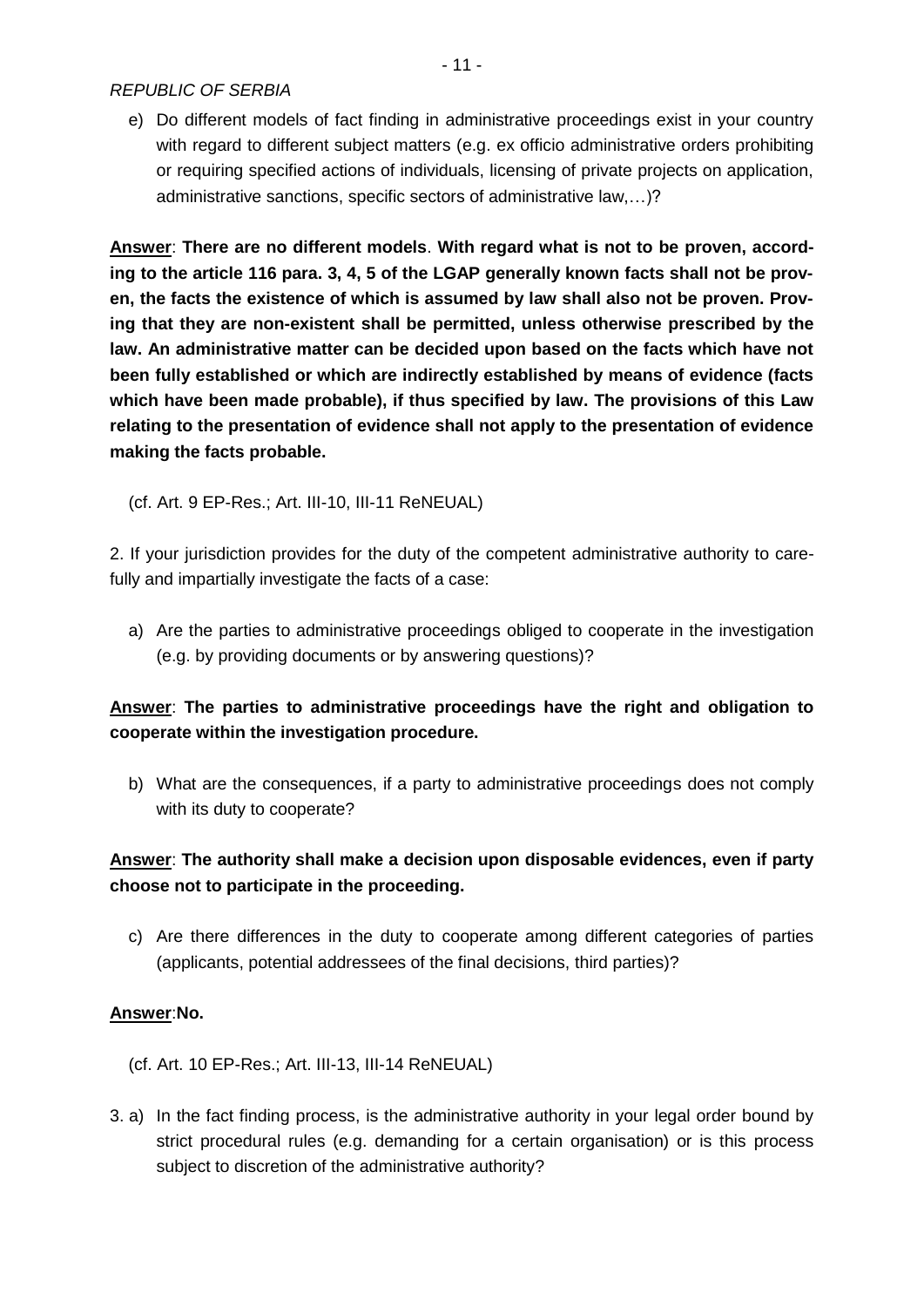- **Answer**: **Article 10 of the LGAP prescribes that the authorised officer shall at his/her own discretion determine which facts are to be admitted as evidence on the basis of а conscientious and careful assessment of each рiесе of evidence individually and the body of evidence as а whole, as well as on the basis of the outcome of the entire procedure.**
	- b) Has the administrative authority broad discretion in evaluating the facts found in the administrative proceedings?

### **Answer**: **Already answered.**

c) Does your national legal order provide for rules concerning composite investigations, i.e. the collaboration of different administrative authorities (like establishing a responsible officer of one administrative authority) or the collaboration of different officers within one administrative authority, e.g. a hearing officer who may hold hearings with applicants (like asylum seekers) while another officer takes the final decision based on written reports of such a hearing officer?

#### **Answer**:**/**

4. a) Does your national legal order provide for specific rules of evidence for the fact finding in administrative proceedings?

**Answer**: **Yes. The proving procedure in administrative proceeding is determined under articles 116-135 of the LGAP.**

b) If this is the case, what are the most important principles?

**Answer**: **The most important principle is principle of protection of parties' rights and exercise of public interest (Article 7 of LGAP), the principle of truth and free admission of evidence (Article 10 of the LGAP), the principle of efficiency and cost-effectiveness of procedure (Article 9 of LGAP) the right of party to submit observation (Article 11 of the LGAP).**

c) If this is not the case, what other (general) rules apply?

**Answer**: **The principles and rules contained in articles 116-135 of the LGAP apply, which regulate the procedure of proving in the administrative proceeding.**

d) What is the rationale for the model applied in your jurisdiction?

**Answer**: **The explanation for the model used in our legal system is contained in the principles of administrative procedure.**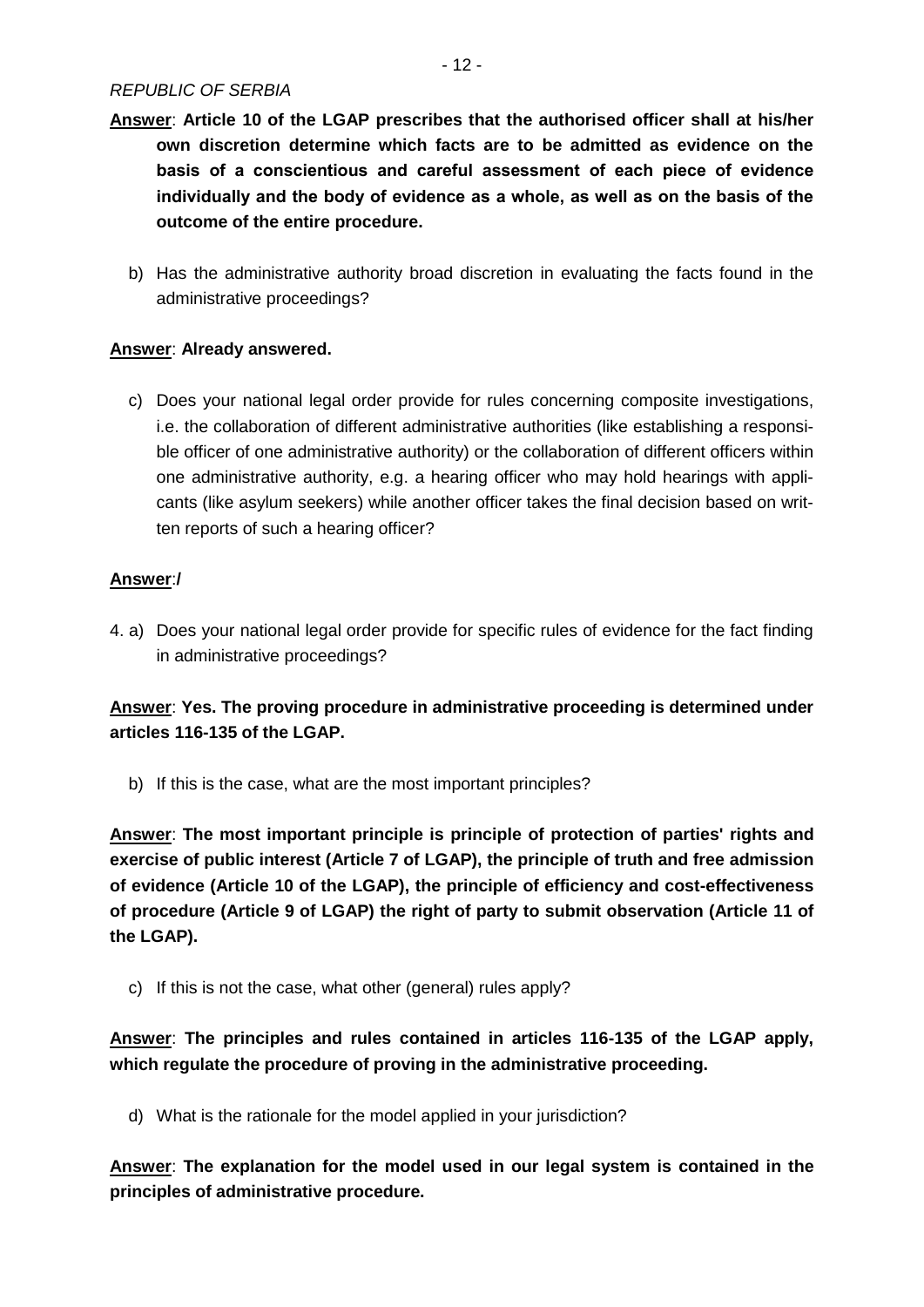e) Are there any rules in your national legal order providing for the inadmissibility of certain evidence? If so, please give some details!

**Answer**: **According to the article 10 para.2 of the LGAP the authorised officer has the right, at its own discretion, to determine which facts are to be admitted as evidence on the basis of а conscientious and careful assessment of each piece of evidence individually and the body of evidence as а whole.**

(cf. Art. 9 (2) and (3), Art. 11 EP-Res.; Art. III-10 (2), III-15 ReNEUAL)

5. **In court proceedings**, who is responsible for the presentation and investigation of facts and evidence?

a) The court or the parties?

**Answer**: **According to the Article 2. of the LAD in an administrative dispute, the Court shall decide on the basis of the law and within a reasonable time, based on the facts established at an oral public hearing. Also, Article 22. of the LAD the appeal may also contain a reference to the facts on which the plaintiff is basing his claim contained in the petition. According to the Article 39. para. 2 of the LAD the Court shall decide at the hearing, which evidence will be presented for the purpose of establishing the state of the facts.**

b) Are there differences between the responsibilities of claimants and defendants or between individuals and administrative authorities?

**Answer**: **No. Each party in the administrative dispute can propose presentation of evidence and decision on which evidence shall be presented decides Court, no matter who proposed evidences.** 

c) Is the administrative court free in the consideration of evidence or are there certain rules of evidence? In the latter case, please give details!

## **Answer**: **The Administrative Court is free in the consideration of evidence.**

6. a) What is the general standard of control applied by administrative courts in regard to the fact finding of the administrative authority? Are there limitations in the scope of judicial control?

**Answer: There is standard of control in full jurisdiction dispute. In accordance with Article 3 of the LAD in an administrative dispute, the Court shall decide on the legality of final administrative enactments, with the exception of the enactments in respect of**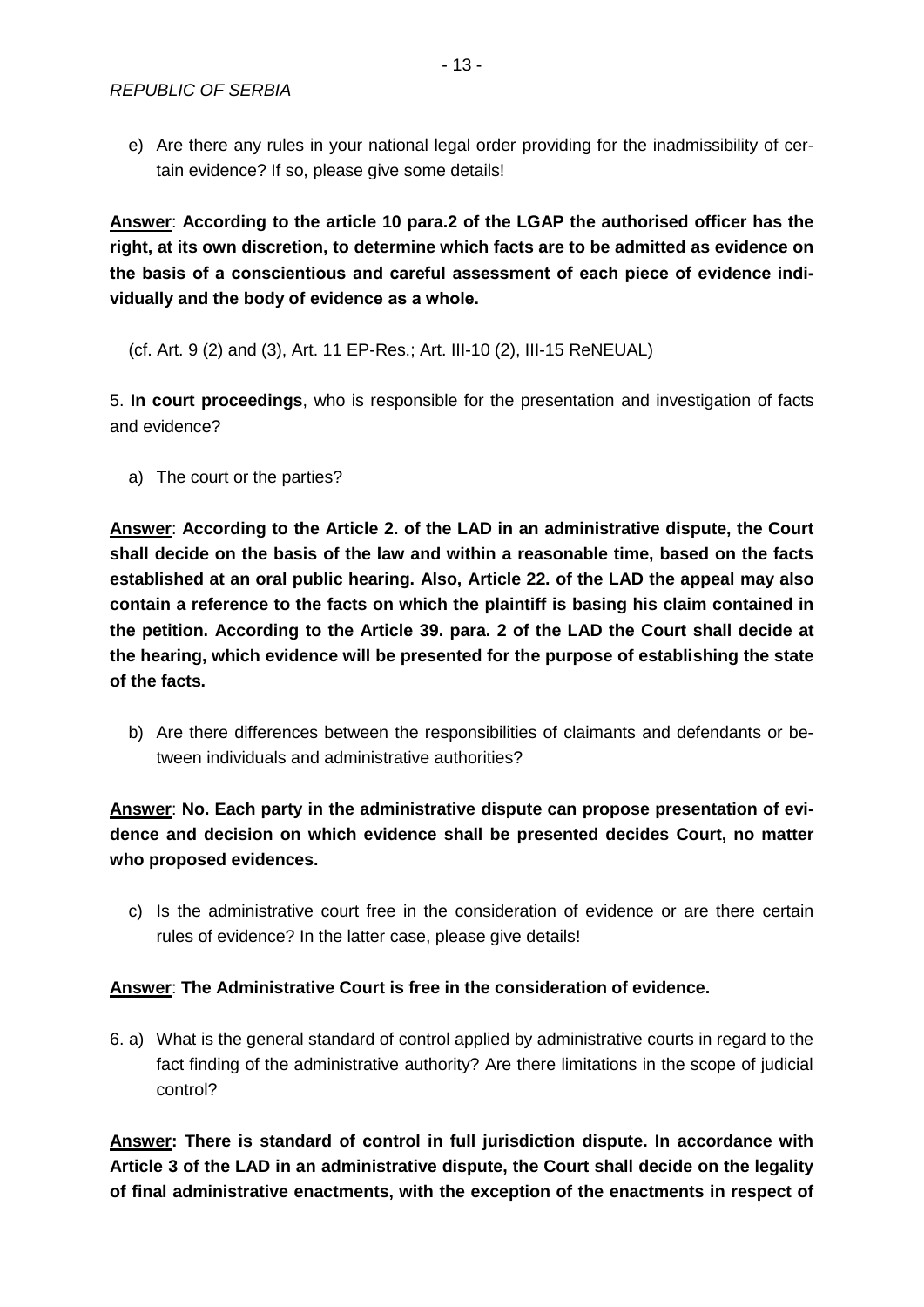**which alternative judicial protection is envisaged. Judgement in the administrative disputes Court renders based on facts determined at the oral hearing, except when Court resolves case without holding a hearing. The Court shall decide without holding an oral hearing only if the subject of the dispute is such that it clearly does not require direct hearing of the parties and separate establishment of the facts, or if the parties expressly agree to this. The Court is obliged to state in particular the reasons why it did not hold an oral hearing. A full jurisdiction dispute is excluded when the subject matter of the administrative dispute is an administrative enactment that has been passed based on a discretionary assessment. Exceptionally, in certain matters, a full jurisdiction dispute may be explicitly excluded by a special law.**

b) Does your national legal order know standards of (limited) control in regard to complex factual evaluations comparable to the concept of technical discretion applied by the ECJ (see annex to this question below)?

## **Answer**: **Everywhere where there is possibility for deciding in the full jurisdiction dispute, there is no limited control in regard to complex factual evaluations.**

c) If this is the case, what are typical cases in which such a standard of reduced control is applied?

### **Answer**:/

d) Are these cases qualified as a specific category of administrative discretion or are they subject to the general principles concerning discretionary powers of administrative authorities?

#### **Answer**:/

7. a) In your national legal order, are the procedural standards to be observed by administrative authorities in their fact finding the more stricter the more the administrative authorities are conceded substantive discretionary powers?

## **Answer**: **Yes, the procedural standards are stricter.**

b) What is, as far as applicable, the rationale of reduced (substantive) controls exercised by the administrative courts?

**Answer**: **When assessing the legality of acts adopted at a discretionary power (free appraisal), the Administrative Court may value only the legality, but not the appropriateness.**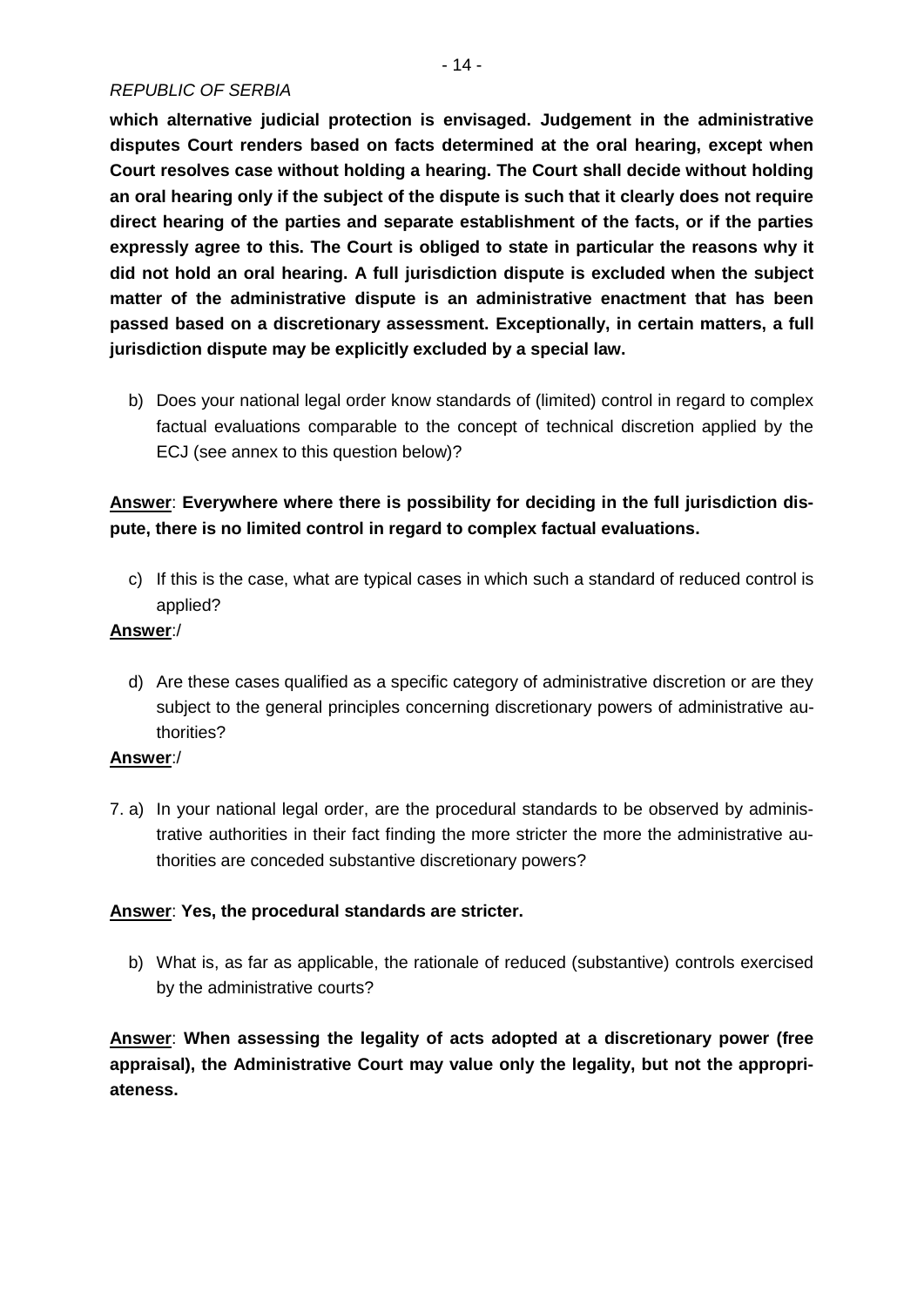c) Are administrative courts reluctant to interfere with material decision-making of administrative authorities?

## **Answer**: **Administrative Court may render a decision in full jurisdiction dispute only under conditions prescribed by Law.**

d) Do they prefer to focus on procedural aspects?

## **Answer**: **In practice, the judgments in which the court focuses on procedural aspects are frequently adopted.**

e) Does your national legal order know prepositioned or anticipated expert opinions (e.g. in environmental law) to which a superior validityis conceded?

## **Answer**: **Our legal order recognizes only evidences prescribed by the Law on Administrative Disputes.**

f) As far as the concept of technical discretion applied by the ECJ in regard to administrative decisions (or similar) is applied in your national legal order (cf. II.6.b)), can the reduced standard of control be regarded as a consequence of different institutional capacities of courts and administrative authorities?

## **Answer**:/

- 8. Are there any constitutional provisions and/or principles governing the questions
	- a) of the determination of facts of a case by the administration,

**Answer**: **According to the Article 198 of the Constitution of the Republic of Serbia regulates the legality of administration, specifically: "Individual acts and actions of state bodies, organisations with delegated public powers, bodies of autonomous provinces and local self-government units must be based on the Law. Legality of final individual acts deciding on a right, duty or legally grounded interest shall be subject to reassessing before the court in an administrative proceedings, if other form of court protection has not been stipulated by the Law."**

b) of the possibilities of the administration to enjoy discretion therein and

#### **Answer**: **Answered in previous question.**

c) of the standards of control to be applied by the administrative courts (e.g. a constitutional guarantee of effective judicial remedy, a strict duty of administrative bodies to comply with legal requirements)?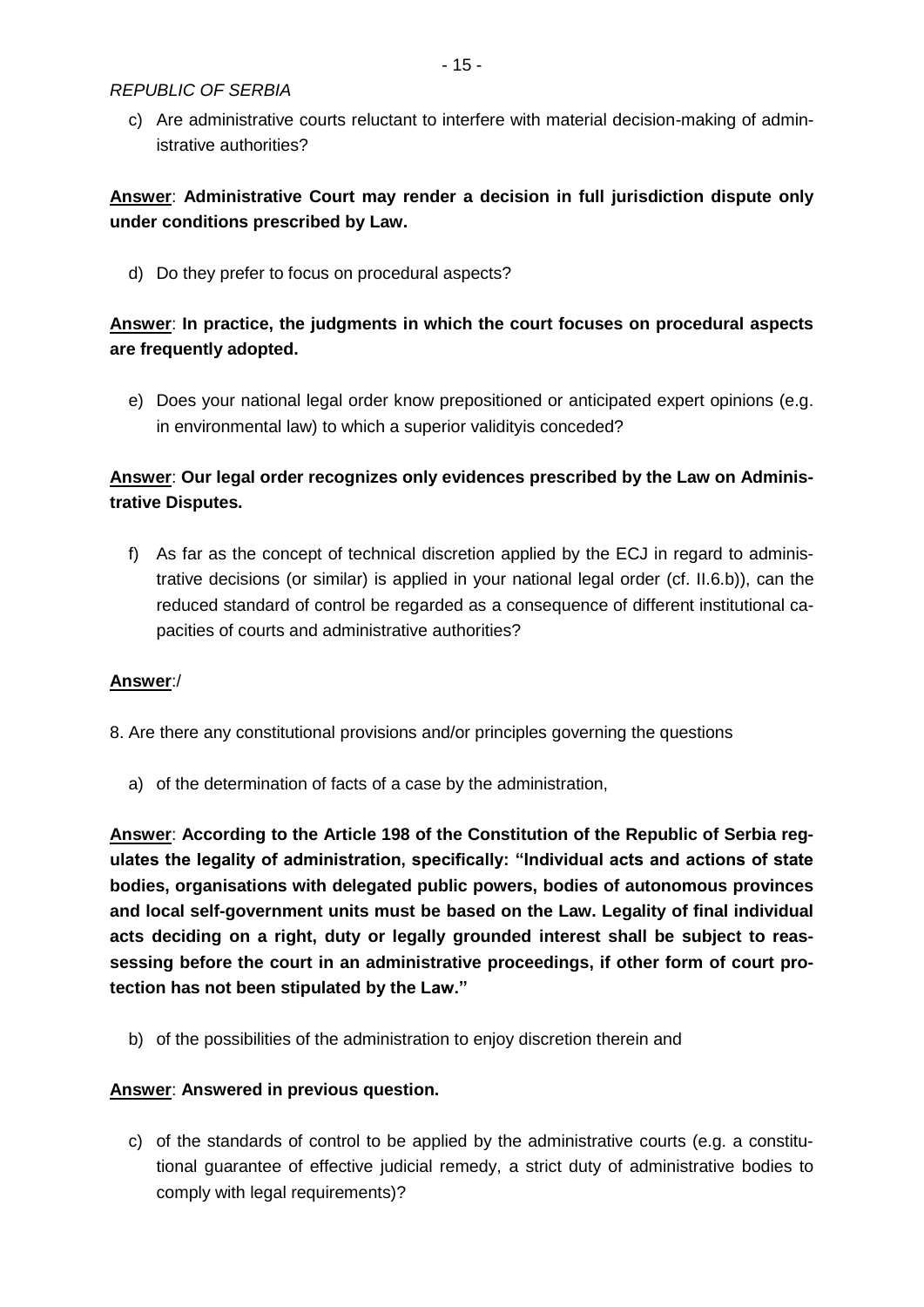**Answer**: **Article 32 of the Constitution of the Republic of Serbia defines the right to a fair trial, by which the Administrative Court is obliged to act and represents constitutional guarantee: "Everyone shall have the right to a public hearing before an independent and impartial tribunal established by the law within reasonable time which shall pronounce judgement on their rights and obligations, grounds for suspicion resulting in initiated procedure and accusations brought against them. Everyone shall be guaranteed the right to free assistance of an interpreter if the person does not speak or understand the language officially used in the court and the right to free assistance of an interpreter if the person is blind, deaf, or dumb. The press and public may be excluded from all or part of the court procedure only in the interest of protecting national security, public order and morals in a democratic society, interests of juveniles or the protection of private life of the parties, in accordance with the law.**

9. Is there a political or academic discussion concerning any kind of reform with regard to the discretionary powers of the administration, especially with regard to the determination of facts, and the corresponding reduced judicial control by administrative courts in your country? Are there recent legislative proposals concerning the discretionary powers of the administration and the corresponding reduced judicial control?

**Answer**: **In order to provide more efficient and effective protection of citizens' rights in the administrative dispute to the citizens of the Republic of Serbia, the reform of the administrative judiciary need to be carried out. Certain steps have already been taken, but also one of the most important activities is amending the Law on Administrative Disputes and its harmonization with the Law on General Administrative Procedure. Also, there are no indications that there will be reduced judicial control.**

10. What is the most important and most recent case law of your court relating to the discretionary powers of the administration, especially with regard to the determination of facts, and the corresponding reduced judicial control by administrative courts? Please identify up to three cases and provide some information about the content and relevance of the judgements!

**Answer**: /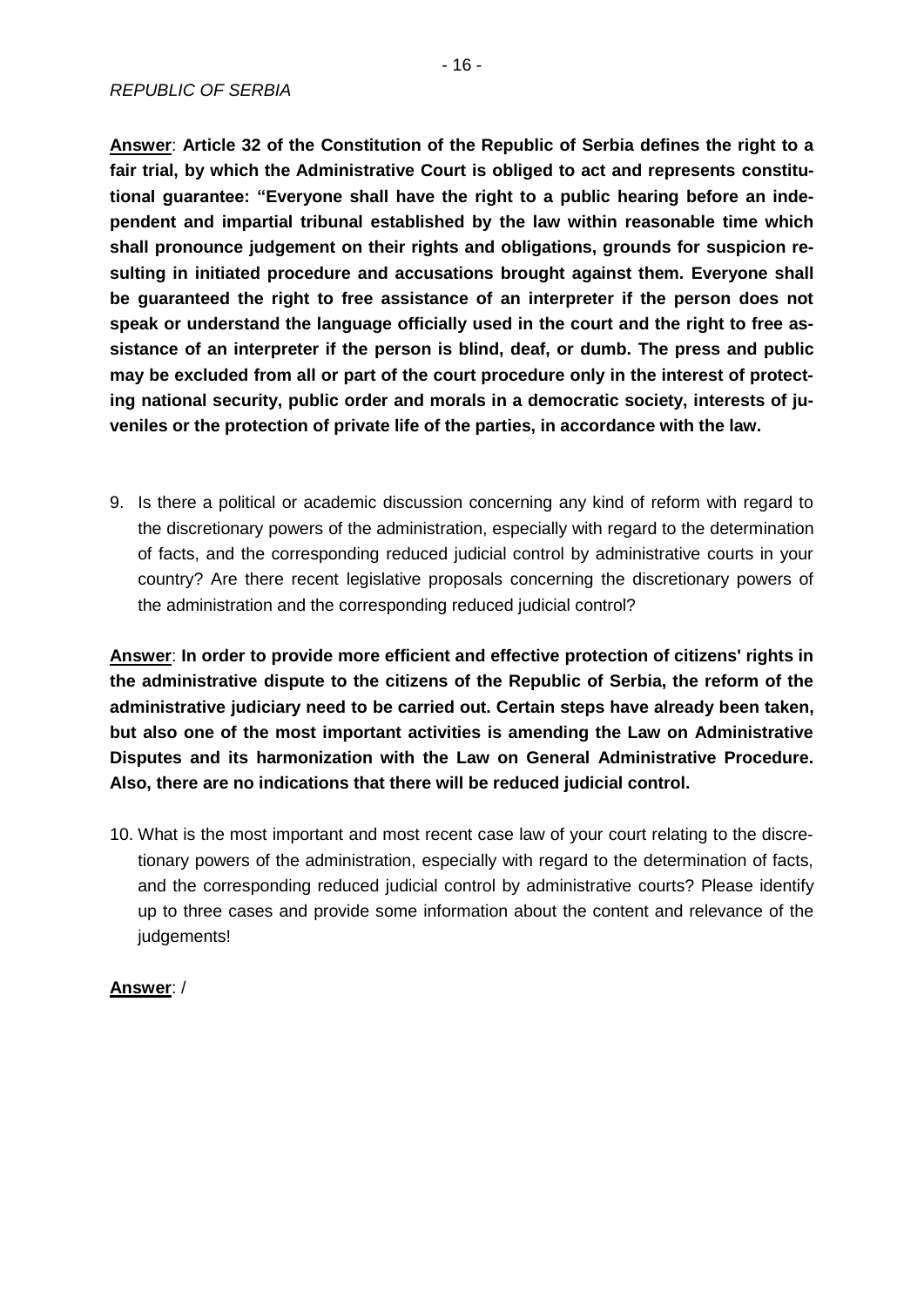## *REPUBLIC OF SERBIA* **III. Case Study**

Initial Case:

Applicant A applies for a construction permit for the construction of a commercial building at a location on the edge of the built-up area of municipality M.

The competent administrative authority of the district(S –astate authority, not a municipal one) invites F, a farmer who owns the neighbouring piece of land, to express himself on A's application in a given time limit. S informs F that he will not be heard after the time limit has expired. F does not react.

S also consults M, which supports the project because it hopes for a better economic development.

O, a nature protection organisation, learns about the project from the local newspaper and asks S to be involved in the proceedings. O remarks that there have been sightings of red kites (*milvus milvus*, a species listed in Annex I of the Bird Protection Directive2009/147/EC)at the designated location of the project. S does not reply to this, but internally consults the environment protection authority E (also a state authority). E explicates in its statement to the application, mostly relying on an expert opinion handed in by A as part of his application, that a population of red kitesdoes existedin the concerned area, but from its scientific point of view of nature protection the project was scientifically justifiable because the known breeding areas were sufficiently distant from the designated location of the project and O had not brought forward anything concrete.

M changes its mind and decides to draw up a development plan for the area concerned which is supposed to provide for a residential area.

S issues the permit to A after a procedure without (other) defects and sends a copy to F and M, each containing an accurateinstruction on the right to appeal to the administrative court within one month.

F is against the settlement of commercial companies in his vicinity. He thinks there are already enough commercial companies in the village and moreover he is afraid of facing disadvantages in managing his soil because of increasing traffic.

M, F and P, the president of the local "Association for Preserving the Traditions", who wants to defend the beauty of the homeland and thinks that A's project does not fit into the landscape, all bring actions before the competent administrative court against the permit. M also feels itself impaired in its exclusive municipal planning competence.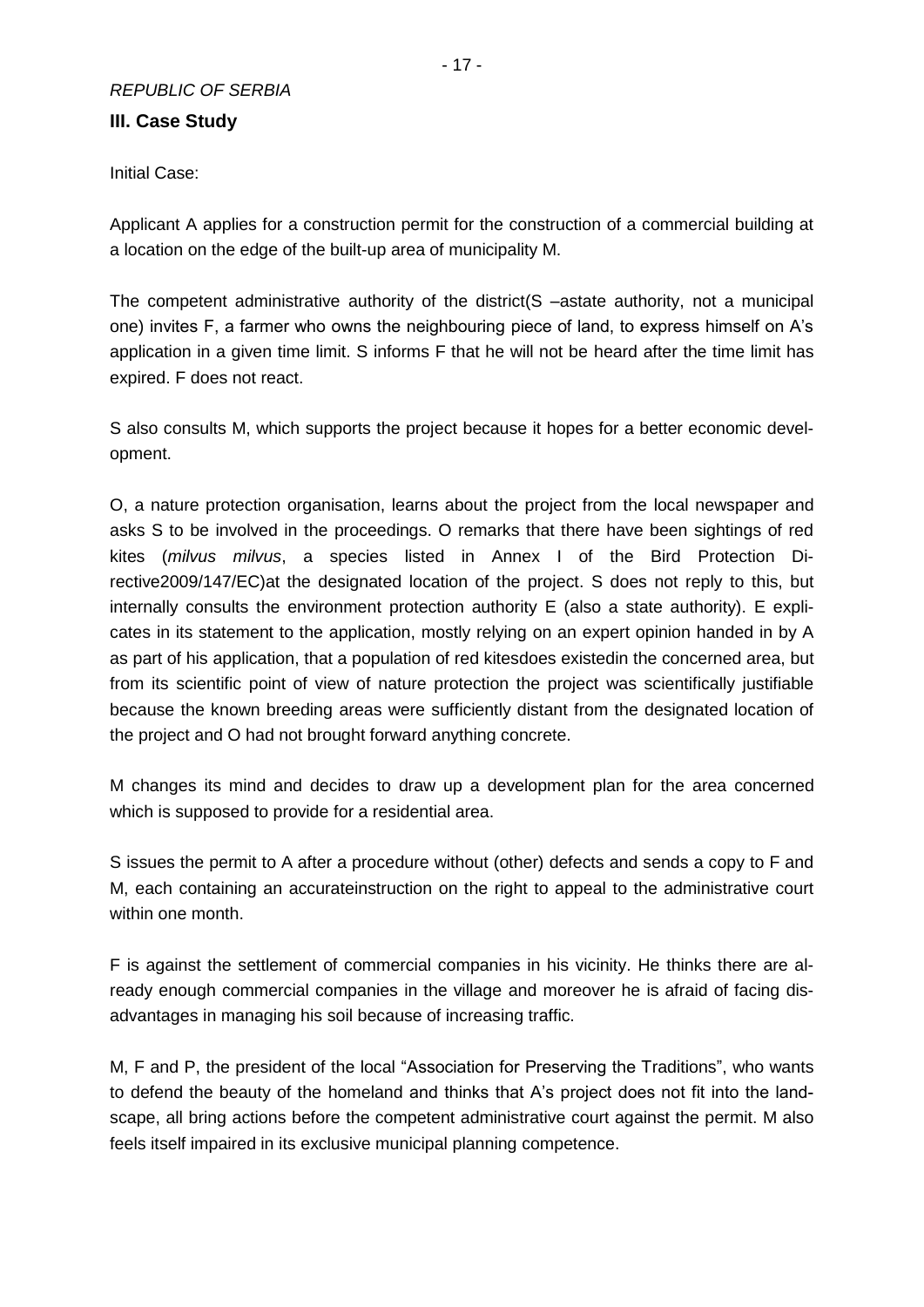O learns only five months later, again from the local newspaper, that A received the permit and immediately refers to the competent administrative court. O argues that it should have been involved in the administrative proceedings. O points out that the risk for the red kite also was not justifiable because, very close to the designated location of the project, an eyriehad been found. The designated, up to now not built-up location constituted an important hunting ground for the red kite. If a construction was allowed here, the breeding success of the local population of red kites would be seriously endangered. O submits an expert opinion of an internationally respected ornithologist which supports its allegations.

#### Questions:

1. How is the court going to decide on the objections of M, F and P?

**Answer**: **M could change its opinion on what should be built on the named location. It concludes that until A is issued a final and valid permit for the construction of a commercial building, it has the right to decide on the area development plan and to determine the its other purpose. In our law, F who has become a party in the administrative procedure, irrespective of the fact that he has failed to appear in the administrative procedure, he may, by the end of the administrative dispute, summarize the facts which are relevant to the court's decision on his appeal. P would not be grated as a party to the administrative dispute because he did not participate in an administrative procedure where he could report his participation, but didn't do so. The objections M and F would have been respected and P rejected.**

2. How is the court going to decide on the action brought by O? Is the mere fact that S did not involve O in the administrative proceedings going to help O's action to succeed? Supposing that this is not the case, how is the court going to assess the question of the risk for the red kite?

**Answer: S in the administrative procedure issuing a building permit for the construction of a commercial building was obliged to decide on the request O on granting the status of a party in the proceeding and to recognize the status of the party because the outcome of this procedure would directly affect the interests which O represents. As this was not done, O would have the right to file a complaint against the disputed act within 60 days from the day the decision was delivered to the party the last. If the lawsuit was filed within this period, then his complaint would certainly have been accepted because he has not been adequately involved in the administrative proceeding and the outcome of the administrative procedure may affect the interests he represents.**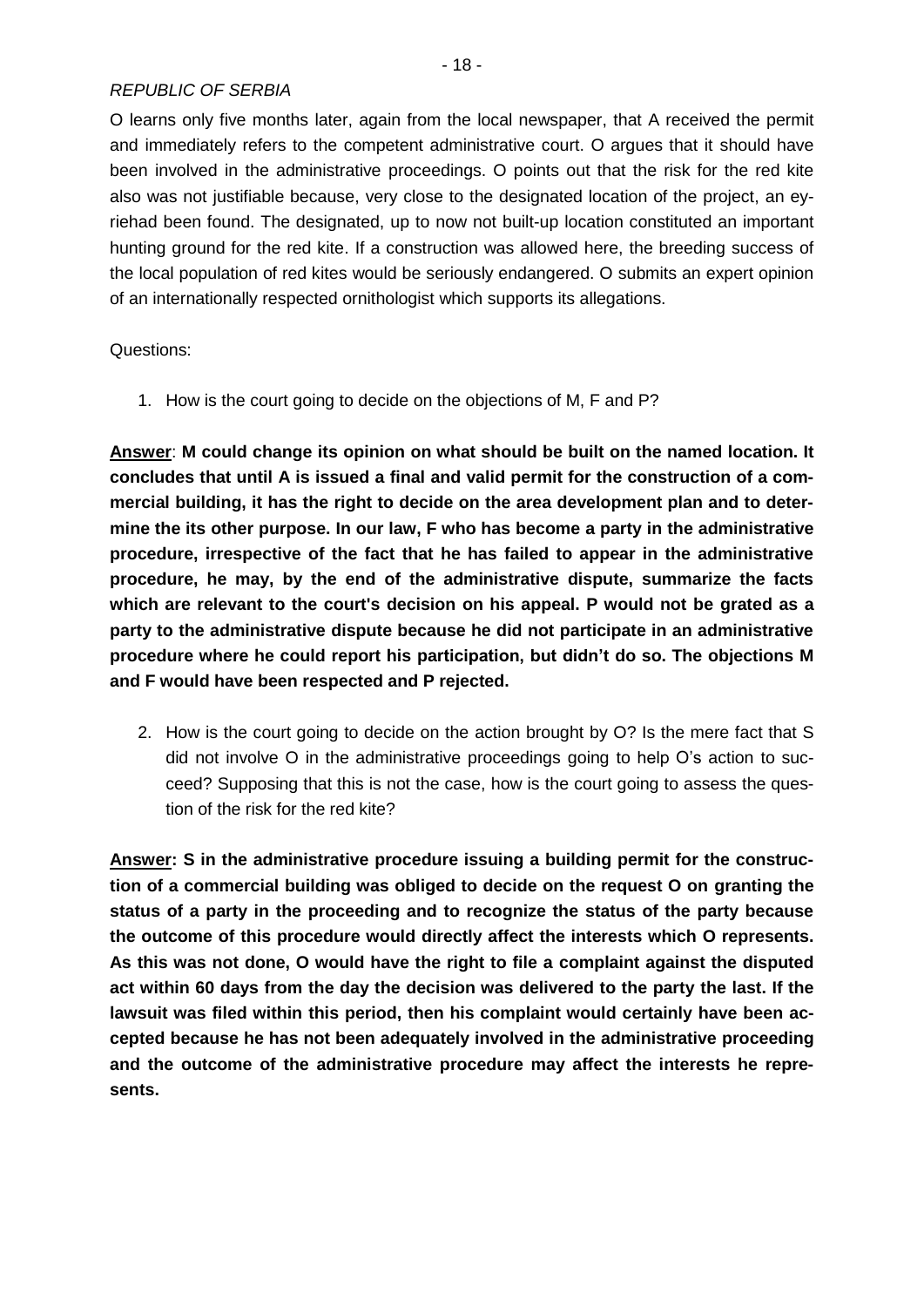Case like the initial case, but A now applies for a permit under pollution control law for the construction of a small wind farm (project according to Annex II of the Environmental Impact Assessment Directive2011/92/EU) in the outskirts of M. M initially supports the project as in the initial case, but then decides to plan a commercial area which is supposed to include the designated location of A's project. E additionally explicates, based on the opinion handed in by A, too, that the risk of collisions of the red kite with the blades of the wind generators was negligible because of the distance of the known breeding areas from the designated location, whereas the opinion brought by O sees an unjustifiable risk because the designated location of the project constituted an important hunting ground of the red kite.

How is the court going to decide on the actions now?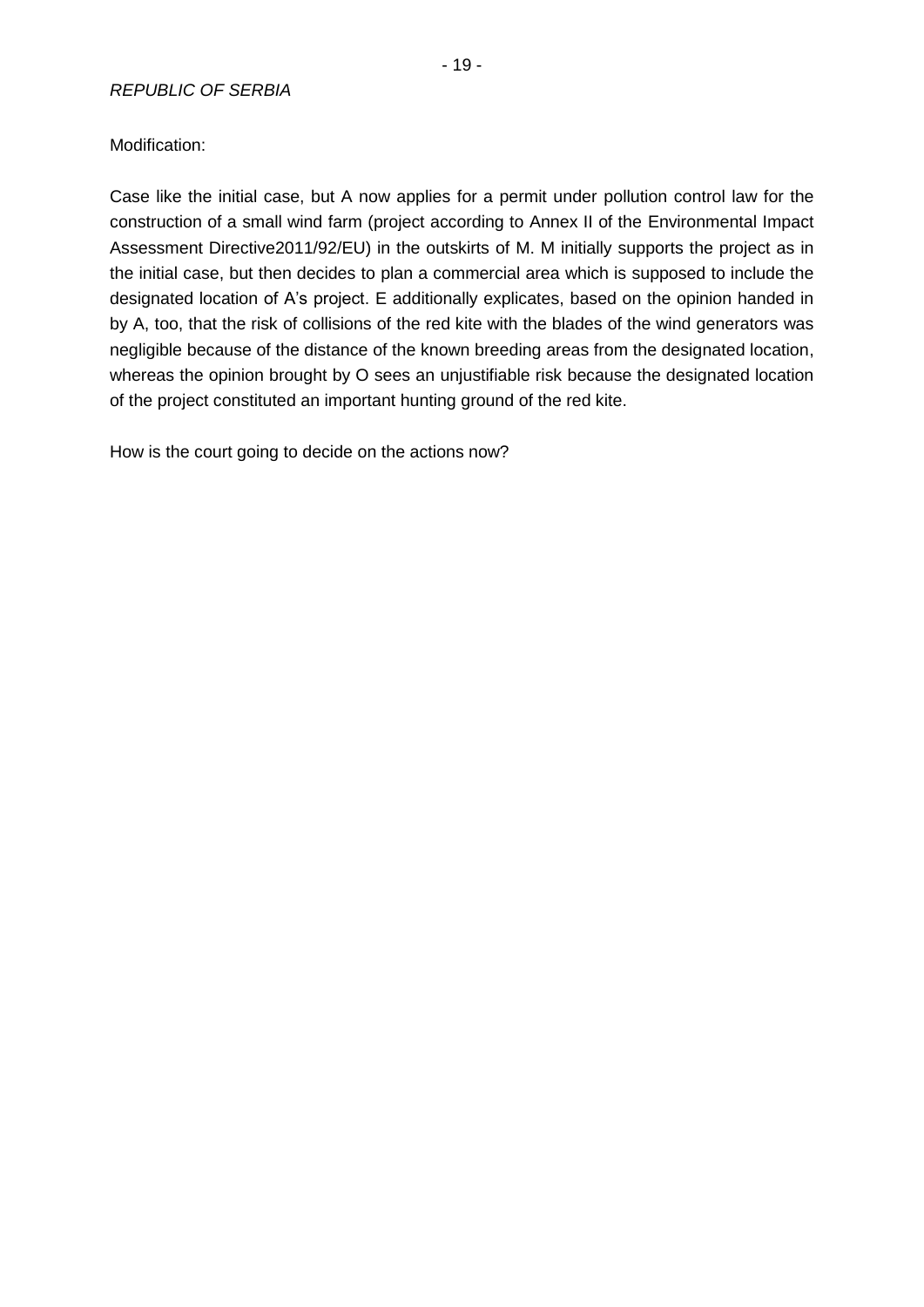-

## **Annex to question II.6.b)**

In recent case law concerning European Union state aid law and European Union competition law (anti-competitive practices, merger control) the European Court of Justice established – according to recent academic writings – a concept of three levels (stages) for the judicial control of administrative fact finding and legal qualification of facts<sup>1</sup>:

- 1. (abstract) interpretation of legal provisions;
- 2. determination (or establishment) of (simple) facts (the factual basis);
- 3. only in case of complex factual matters (interdependencies, causalities, uncertainty,…) evaluation (or appraisal) of complex facts (economic impact, complex prognosis, certain risks for health and safety);
- 4. (concrete)legal qualification (or characterisation) of simple facts or of the results of a complex evaluation with regard to a legal term – sometimes based on the interpretation of a legal provision.

Concerning levels 2 and 4 the European Court of Justice applies a strict scrutiny while the Court reduces its control on level 3 under the rubric of a so called technical discretion which must be differentiated from classic discretionary powers. For example the European Court of Justice takes the view that the finding that a state aid favours (!) a certain undertaking as prohibited by Art. 107(1) TFEU requires in some cases (!) a complex (!) economic evaluation of the factual situation. Thus, in such specific factual situations the Commission has a technical discretion and the Court will apply a reduced standard of control ("manifest error") focussing on procedural requirements especially with regard to the duty to carefully and impartially investigate the case<sup>2</sup>. In contrast, articles 107(3), 108(3) TFEU provide for a classic discretionary power ("may be considered") of the Commission according to the Court.

Many commentators compare this four-level-concept with concepts in French administrative law. Other jurisdictions tend to omit the  $3<sup>rd</sup>$ evel and to focus on levels 2 and 4. Nevertheless, some jurisdictions have established a broad understanding of discretionary powers probably comprising also categories like the technical discretion under European Union law. Also the German concept of "Beurteilungsspielräume" concerning the administrative concretisation of legal requirements (a form of discretion with a view to the facts rather than with a view to

<sup>1</sup> ECJ case C-104/00 P (DKV/HABM); case C-449/99 P (EIB/Hautem); see also case 56/64 (Constenand Grundig/Commission); case 42/84 (Remia/Commission); case C-525/04 P (Spain/Lenzing); case C-269/90 (TU München/HauptzollamtMünchen-Mitte); case C-12/03 P (Commission/Tetra Laval).

See ECJ case 56/64 (Constenand Grundig/Commission); case 42/84 (Remia/Commission); case C-525/04 P (Spain/Lenzing); case C-269/90 (TU München/HauptzollamtMünchen-Mitte); case C-12/03 P (Commission/Tetra Laval).